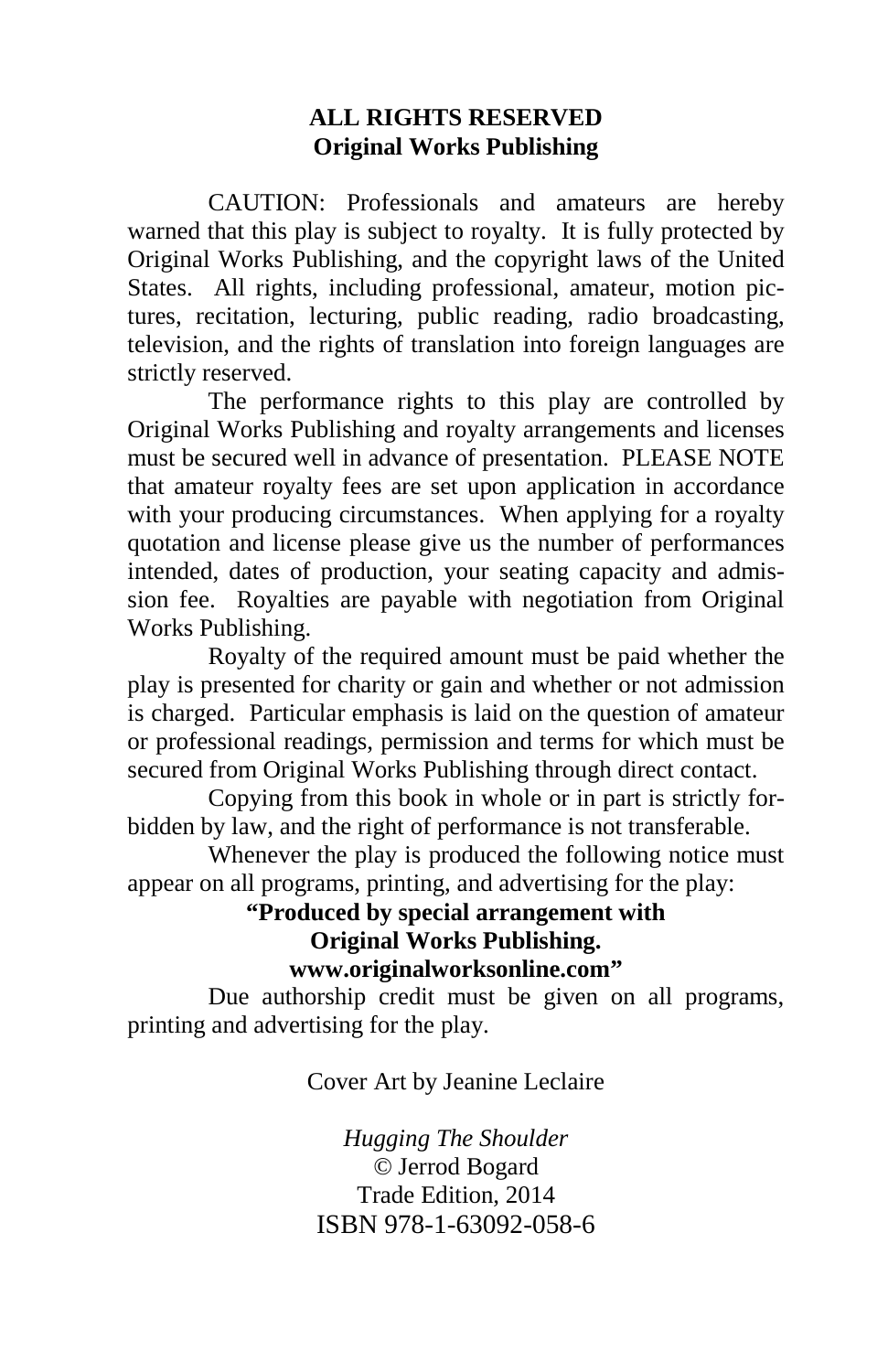*Also Available From Original Works Publishing* 



# **Militant Language by Sean Christopher Lewis**

**Synopsis:** Set in modern Iraq, this savage contemporary fable ignites when a pair of American soldiers return from a routine surveillance detail covered in blood. The barracks are no safe haven. The Captain fights to control his troops as they walk the high-wires of a secret homosexual affair, the sexual abuse of a female soldier, a missing Iraqi boy, and a baby found in the desert, ala Moses. This play explores how violence begets violence, lies beget lies, truth is born from trust, and understanding war makes as much sense as sand raining from the heavens.

**Cast Size:** 5 Males, 1 Female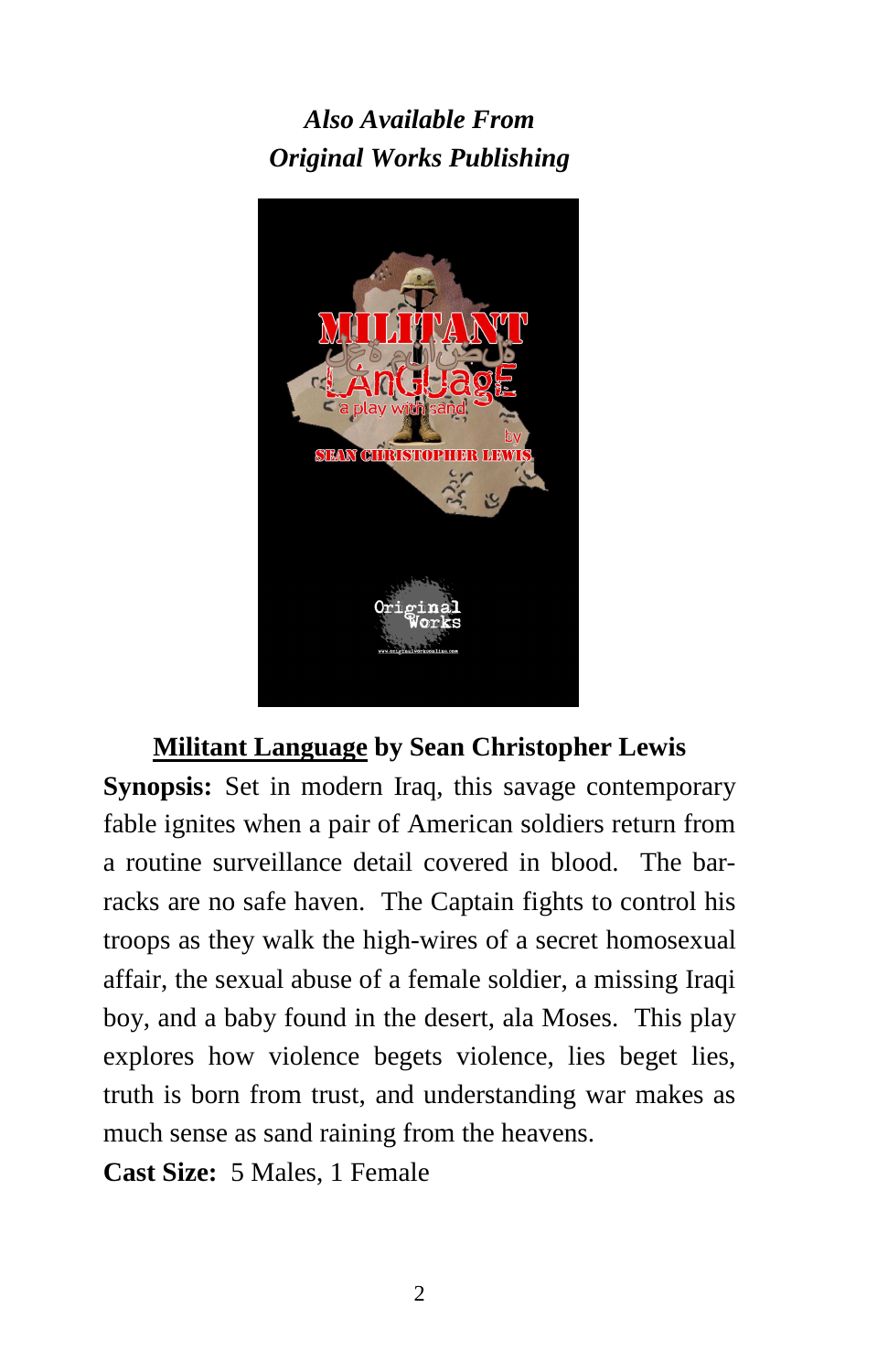# **Hugging the Shoulder by Jerrod Bogard**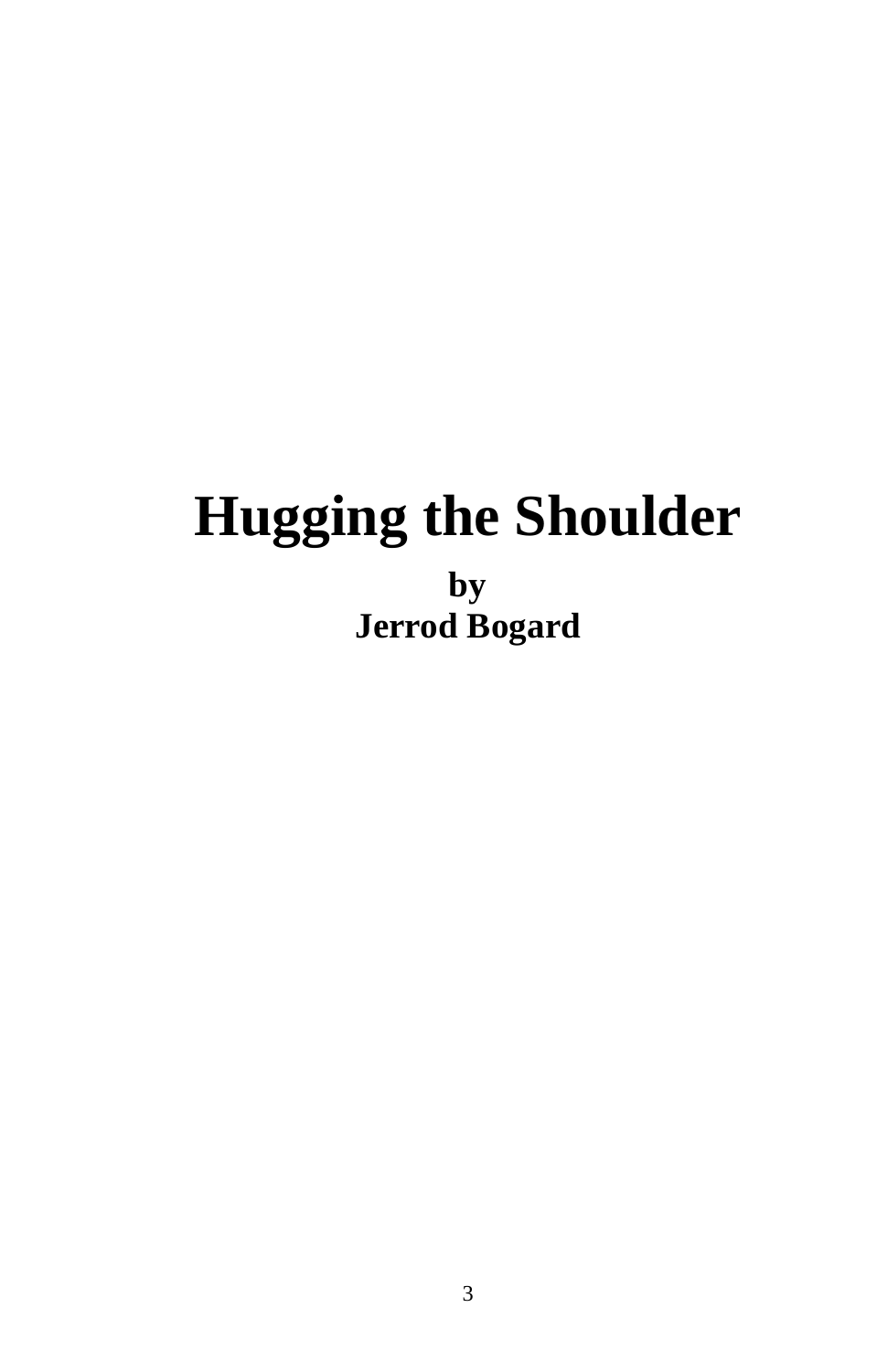*For Dad.*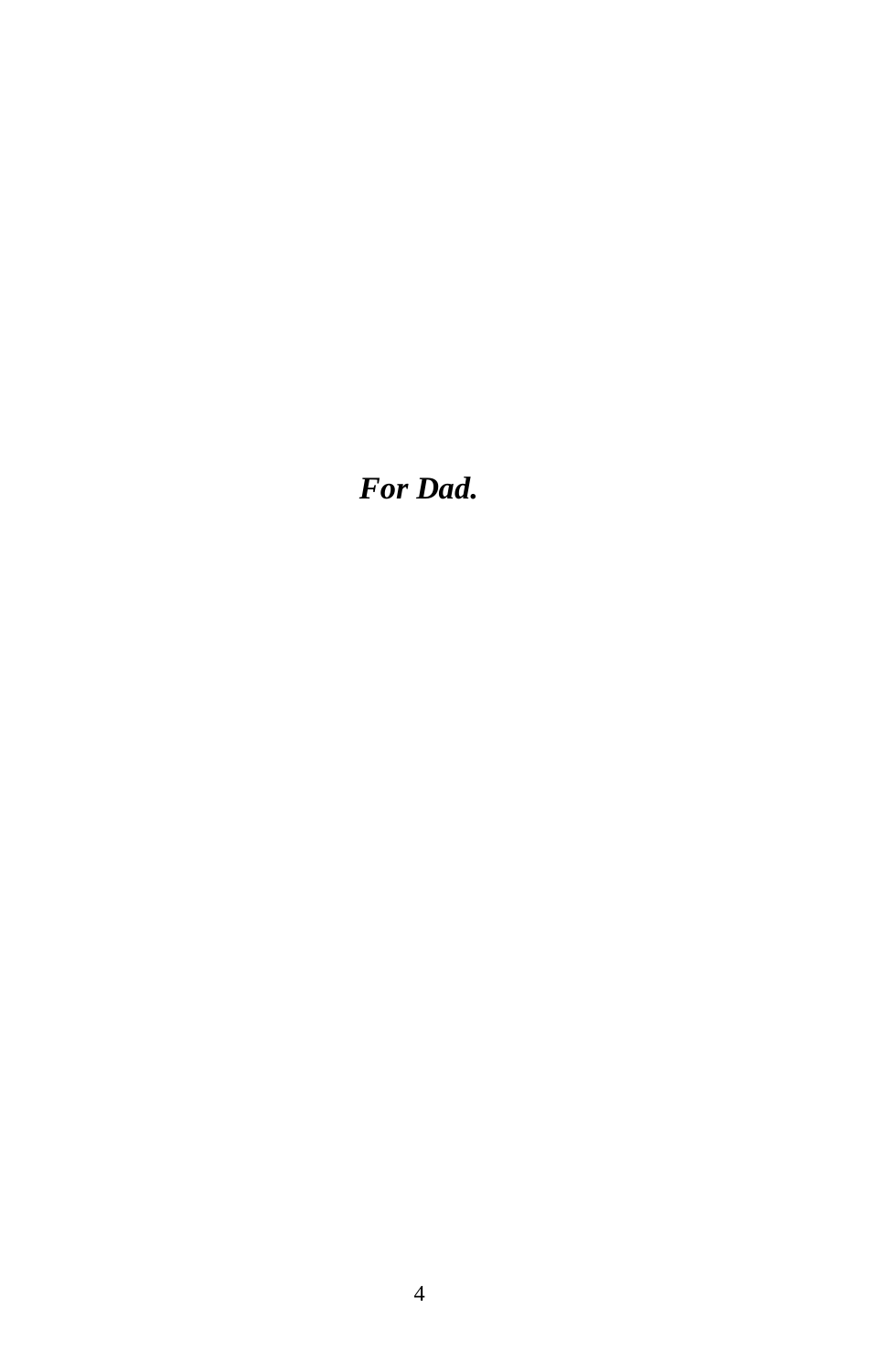*Hugging The Shoulder* was originally produced in New York City by Kenny Wade Marshall and Michael C. Freeland and presented by the New York International Fringe Festival (a production of The Present Company) on August 12, 2006 with the following cast:

Brian Floyd as Jeremy Sam Dingman as Derrick Jane Petrov as Christy Justin Ness as the Officer

Directed by Jerrod Bogard Stage Manager: Tom Powers

Invaluable to the development of the script were the subsequent productions mounted by Nilsa Reyna at Chicago Fusion Theatre (Chicago), Kevin Patrick Murphy at Filthy Rogue Productions (Los Angeles), Darnelle Radford at Represented Theatre Company (Philadelphia, PA), and Amber Kelly at Theater of Thought (Narragansett, RI). The play was revised by the author and produced by Glenn Meche at Crescent Theatre Collective (New Orleans, LA).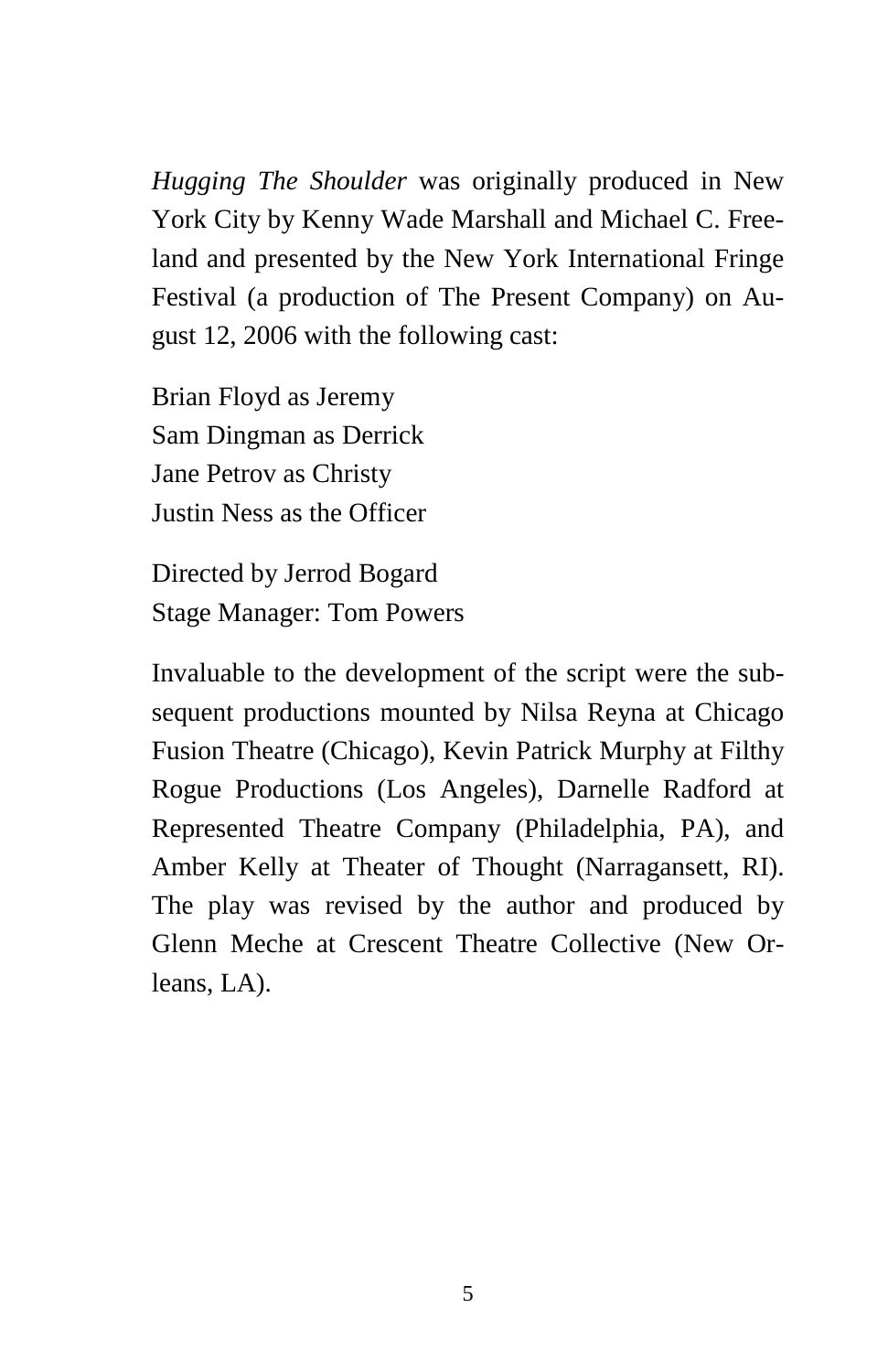### **Characters**

**JEREMY**—Late 20's. Veteran of the Afghanistan War. Prone to mood swings and sudden character shifts. One moment he's commanding the room, in charge and responsible, the next he's a victim, a martyr, and a little kid. Jeremy still wears his dog tags, but you'll never see him in uniform or desert camouflage.

**DERRICK**—Mid 20's. Jeremy's younger brother. Much more like his big brother than he suspects himself to be. Derrick is an idealist who is afraid to act on his ideals. He's a little softer than his brother, and a little afraid of him too.

**CHRISTY**—Late 20's. Jeremy's girlfriend. A hardheaded spitfire with a weakness for lost puppies. Christy is described as "a lilly in a cast iron vase." She's too skinny for her frame, and too old for her age.

**OFFICER**—Highway Patrolman (man or woman). Professional, courteous, armed.

# **Setting**

America. 2005.

On the highway, in and around Derrick's old van. Also in Jeremy's shabby living room.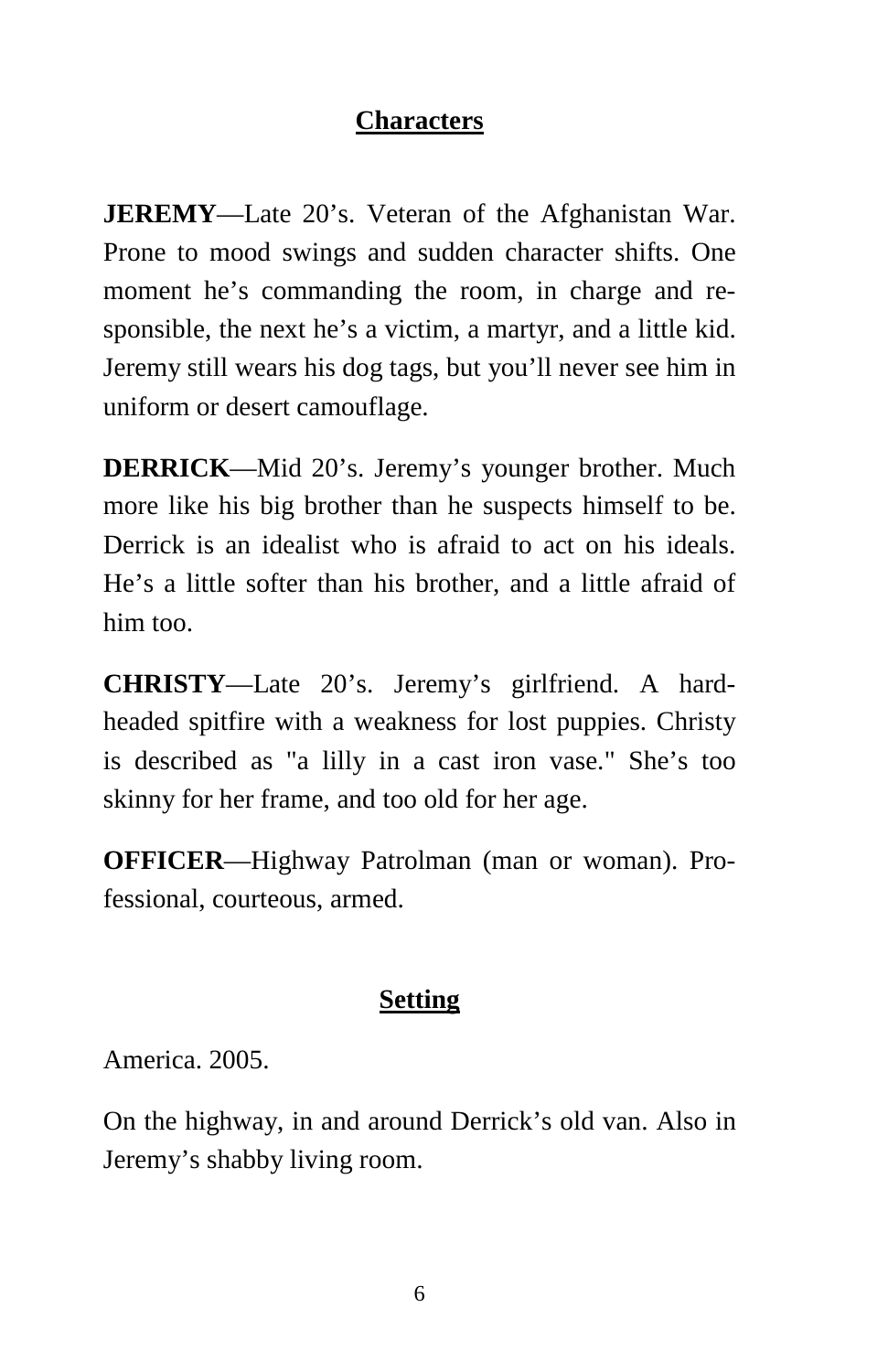# **Text Note:**

The mark '/' indicates that the next speaker should begin speaking here. Likewise, an ellipsis at the end of a line indicates for the actor to continue to his or her next line without waiting for a cue. These lines "dovetail."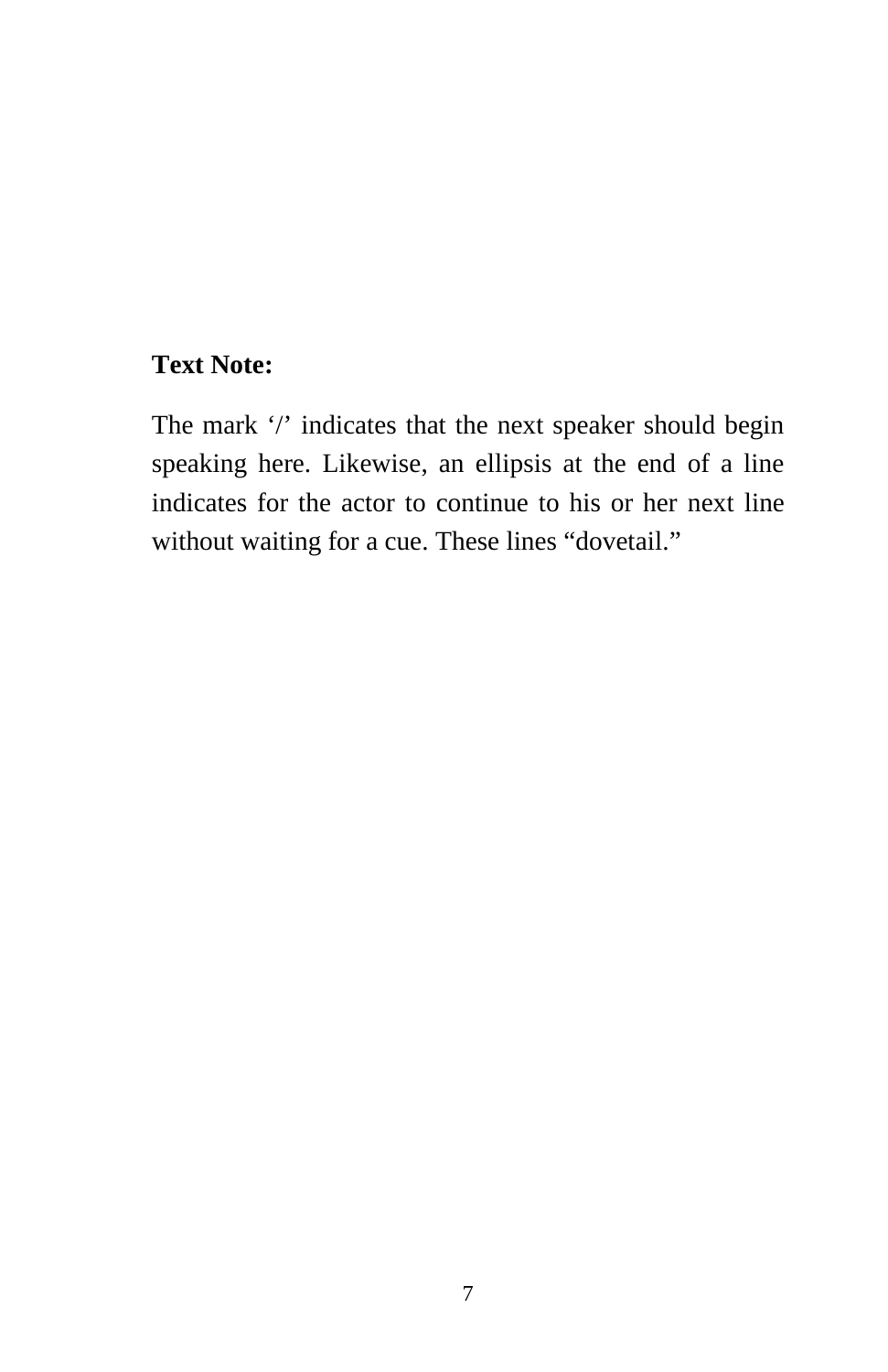# **Last Night I Drove a Car**

#### *a dream*

Last night I drove a car not knowing how to drive not owning a car I drove and knocked down people I loved . . . went 120 through one town.

I stopped at Hedgeville

and slept in the back seat

. . . excited about my new life.

**—Gregory Corso** 

From "Last Night I Drove a Car" in *Mindfield: New and Selected Poems* by Gregory Corso, copyright © 1998. Reprinted by permission of Thunder's Mouth Press, a member of The Perseus Books Group.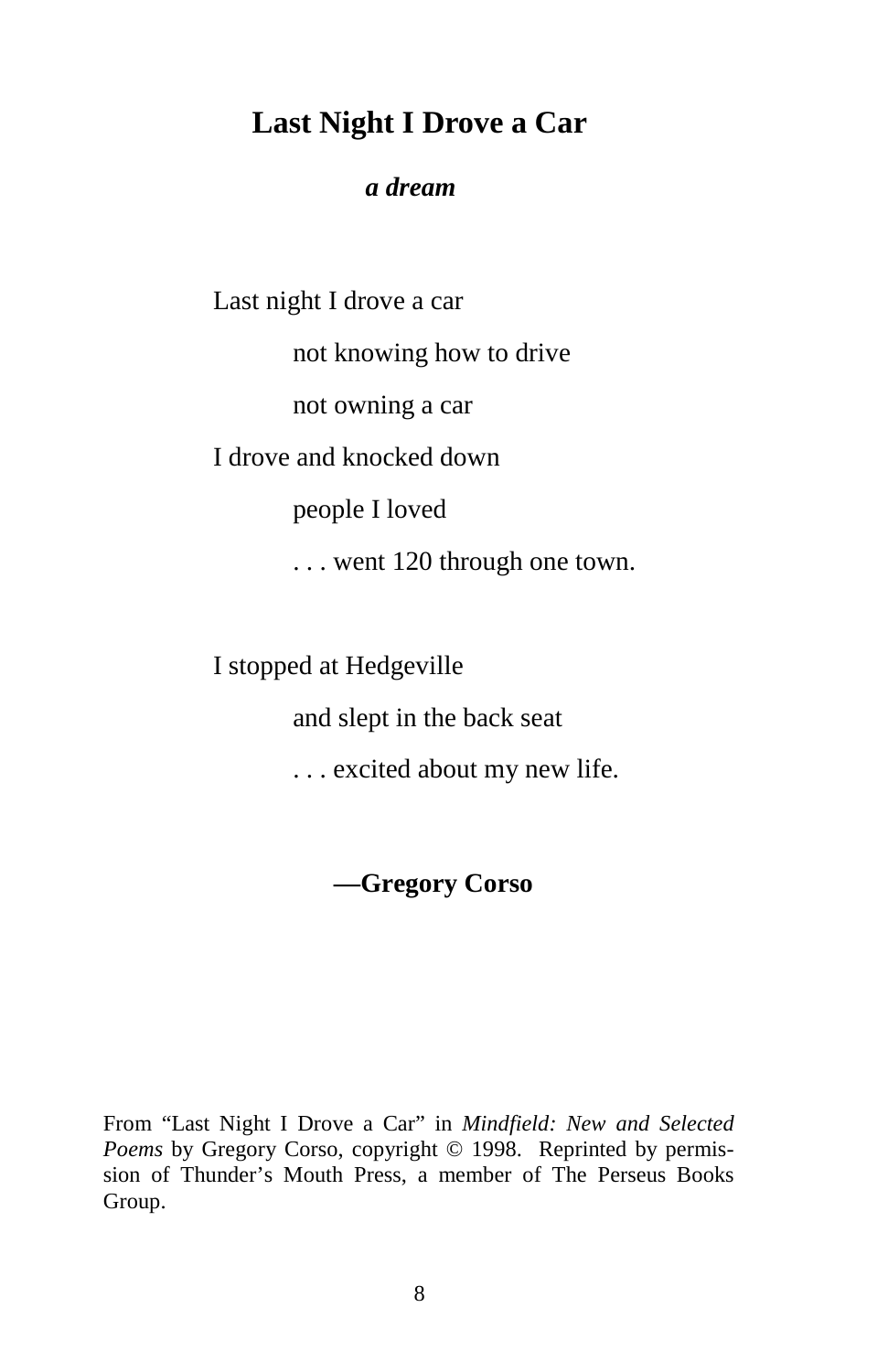#### *HUGGING THE SHOULDER*

#### *"BABY LOCKS"*

*(A van. Driving down the highway.* 

*Derrick is at the wheel. He's been out here a while and he could use a shower and a bed. The sounds of the road swaddle him: the whir of the tires against the blacktop, the whistle of the wind through a crack in the window, the bellowing of an 18-wheeler passing by. This is a spellbinding and meditative place—the road. The lights change as Derrick's seat bucks forward.)* 

JEREMY*: (From the backseat, unseen until now)* I'm gonna fucking kill you! Why? Why? Why?! Gimme. Gimme the— Gimme— Gimme the phone.

DERRICK: Got no phone.

- JEREMY: No just—You— Gimme— Give. Me. The fucking phone!
- DERRICK: There's no phone.
- JEREMY: Lie!
- DERRICK: Lie.
- JEREMY: Lie. I know you. I know you. Derrick- Derrick - Gimme the phone. Call m— Call mom. Just let me just call mom.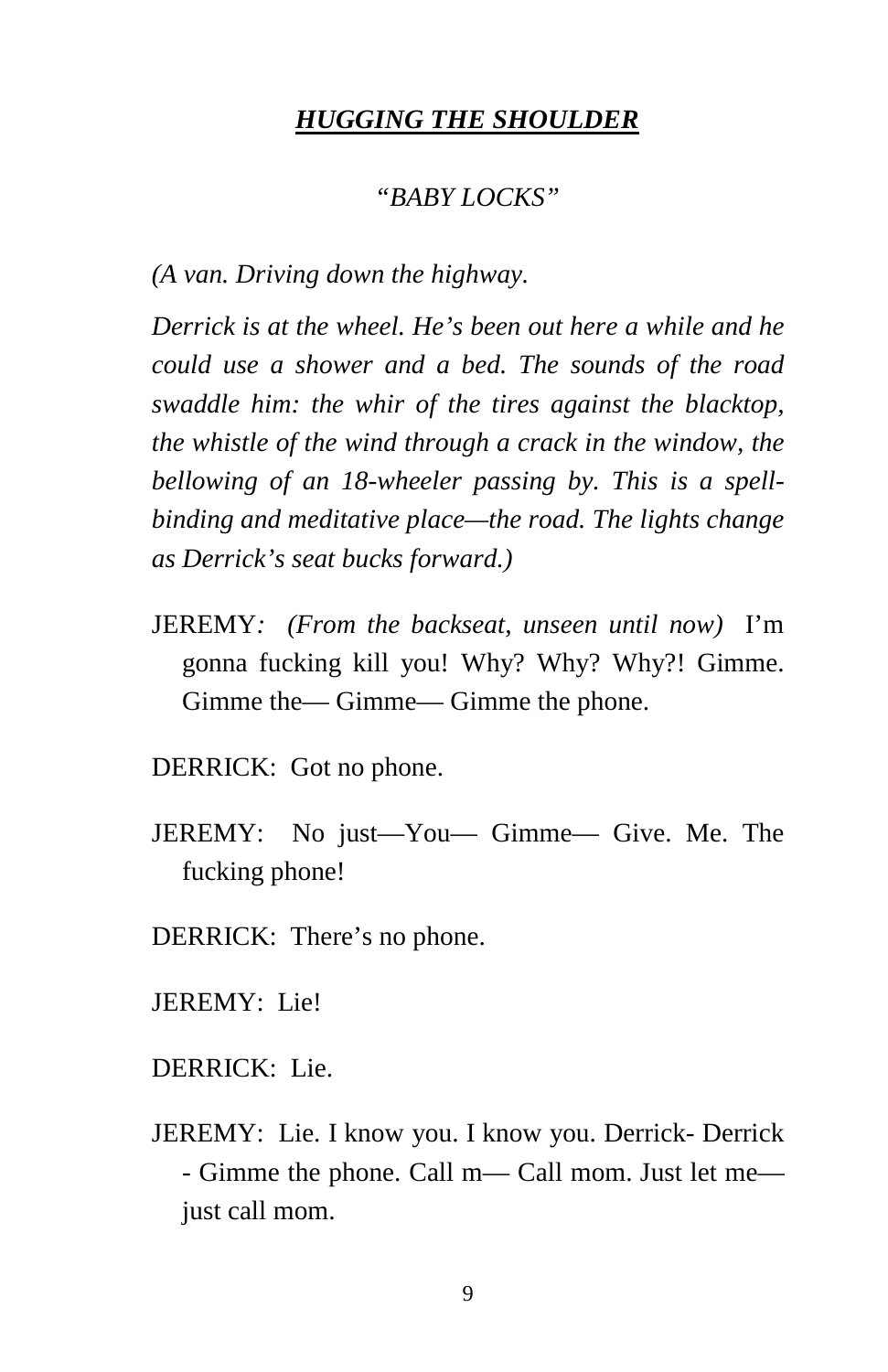DERRICK: Phone's dead.

JEREMY: Plug in.

DERRICK: No signal.

JEREMY: No- honor, you— Know you lie, you fucking little lie. Derrick. Derrick. Derrick. God— pull over. Pull over- Pull over! Pull fucking over!!

DERRICK: Fuck.

JEREMY: Jumpin'—I'm jumping out. I'm jump—

DERRICK: They're all / locked with the baby locks.

JEREMY: Fuck I'll fucking jump the fuck baby what?

- DERRICK: The child safety / locks, Jeremy. You ain't goin nowhere.
- JEREMY: Kick the goddamn windows out. Let me the fuck out! . . . Out. Why? *(Jeremy weeps. Pause.)* When I die—

DERRICK: Nobody's—

JEREMY: Gonna kill you. Gimme- the phone.

DERRICK: Phone's—

JEREMY: Lie. Call— just lemme—

DERRICK: Not now.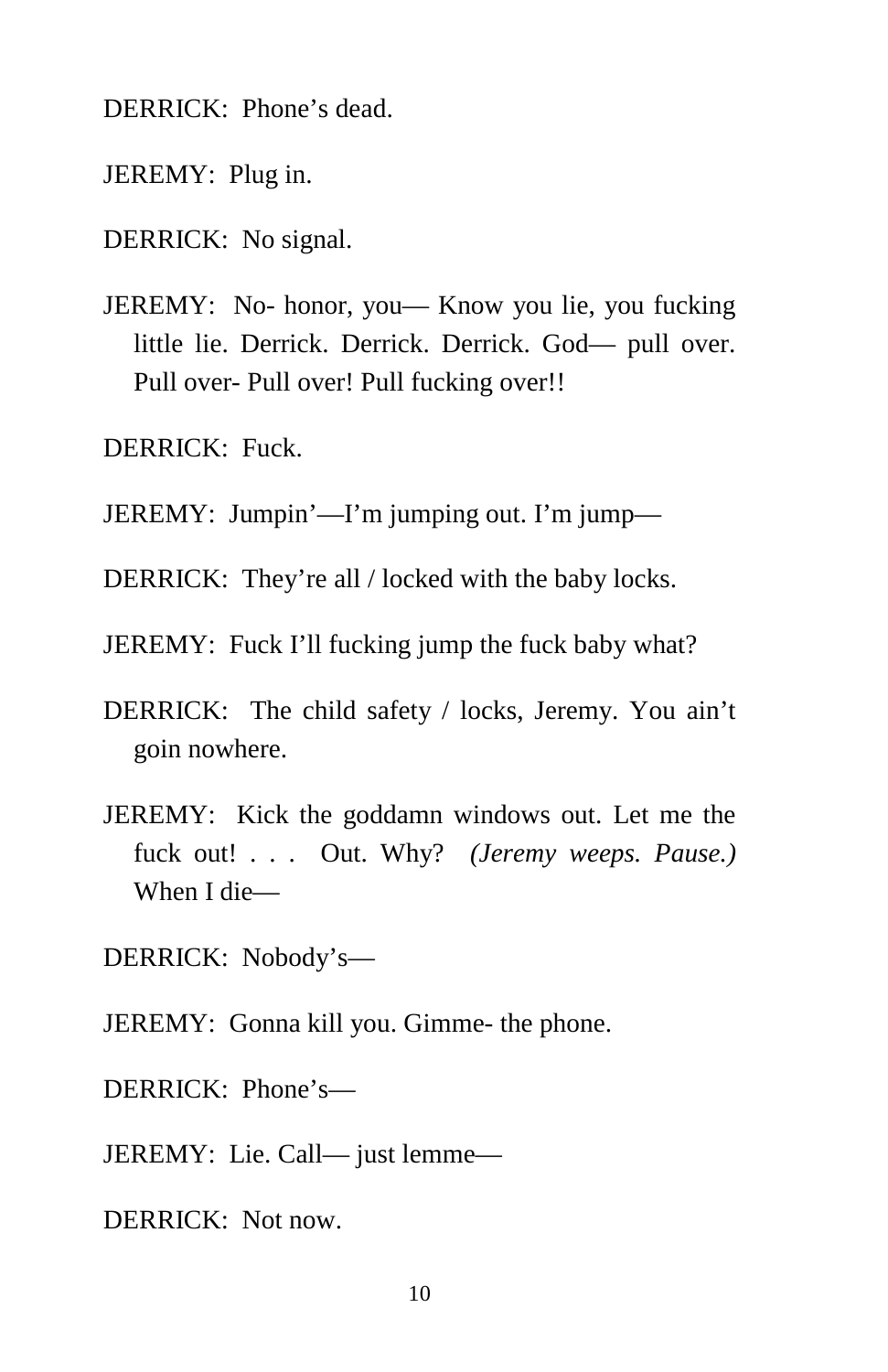```
JEREMY: Who— I'm gon— (getting sick) I'm—
```
DERRICK: Bucket. In the bucket. . . . Jeremy? You—

- JEREMY: Lie- er.
- DERRICK: Find the bucket? It's right back—
- JEREMY: Who are you? . . . Please. Please. This'll be okay. S'important. I gotta tell her something. Just lemme make a call. Please! Lemme just call mommm.
- DERRICK: Later.
- JEREMY: Please!! Please, Der. I'm just- I'm only- please askin. Mom'll—Mom's worryin. Know she's worried, Derrick. Worried sick.
- DERRICK: Mom knows where—
- JEREMY: 'Bout Christy? She's gonna- she's liked to flippin out worried. You know she is. S'okay though. S'okay. You be a good brother you be a good son. K? I need to do this.
- DERRICK: Later.
- JEREMY: Now! I wanna tell her I love her. I'm OK. Derrick I— Lemme tell her I'm OK.

*(Jeremy lunges at him, grabbing for the wheel. The van swerves. Tires Screech.* 

*Lights change.)*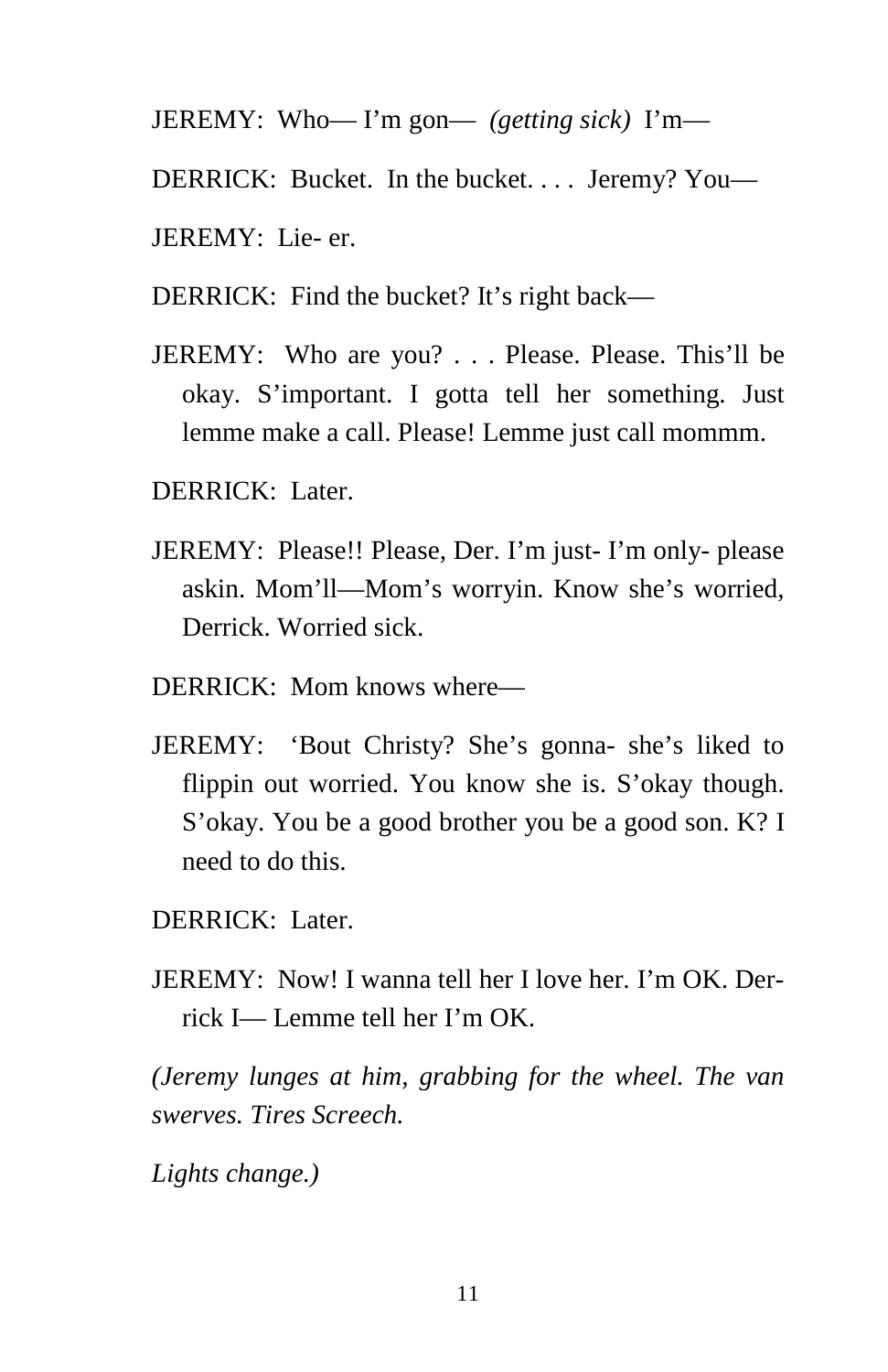#### *"A TREE IN THE WOODS"*

*(Lights up on a shabby hole of a living room.* 

*Jeremy sits across from Derrick. Upstage is a guitar on a stand. A second guitar leans against the couch. Jeremy is slightly, but increasingly on edge.)* 

JEREMY: Man, she aint my girlfriend.

DERRICK: Well, thinks she is.

- JEREMY: I think I'm sober enough to drive but the Breathalyzer disagrees, now don't it? Stop. K? Stop trying to make this a heavy night. Just drink, Derrick, and hang out? When's last time you just hung out?
- DERRICK: There's a productive life.
- JEREMY: What? Jesus already. Just chill. Don't always gotta be doin' something.
- DERRICK: I don't—
- JEREMY: Always gotta be working on something / or thinking about working on something or—
- DERRICK: I don't— That's not even.
- JEREMY: You never just chill. Just chill.
- DERRICK: I'm chillin'.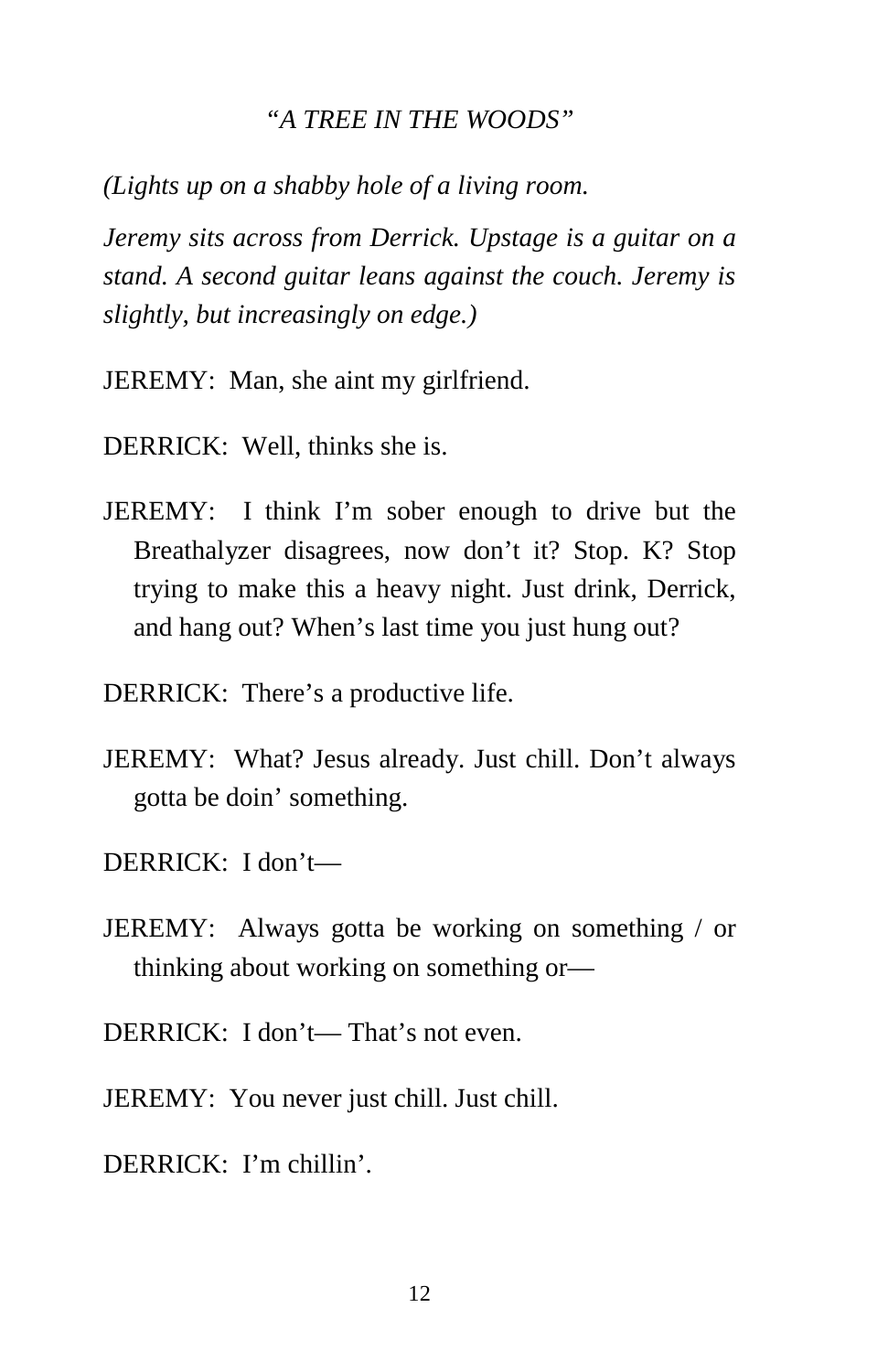JEREMY: Chill.

- DERRICK: I'm chillin' all-freakin-ready. I chill it's cause I'm done with something. Right? Wanna get things done. I want to do something.
- JEREMY: Well get over that shit. Sometimes just gotta chill- when things aint done.
- DERRICK: Spoken like a true American.
- JEREMY: *(Touched a nerve)* Problem?
- DERRICK: Easy, Sergeant Slaughter. My patriot pills are here somewhere.
- JEREMY: Best take them mugs, ya pinko-rat-commie bastard.
- DERRICK: Aaand still with the pinko. Still with the pinko?
- JEREMY: Da.
- DERRICK: Love it. Love- that the fear of communism was so- what- imbedded in the American psyche, come two decades since the U.S.S.R. falls apart and we're still yellin "commie" at anybody's got a free thinkin' thought in his head.
- JEREMY: Shut-up. Lucky I don't call homeland security on yer pinko ass, comrade.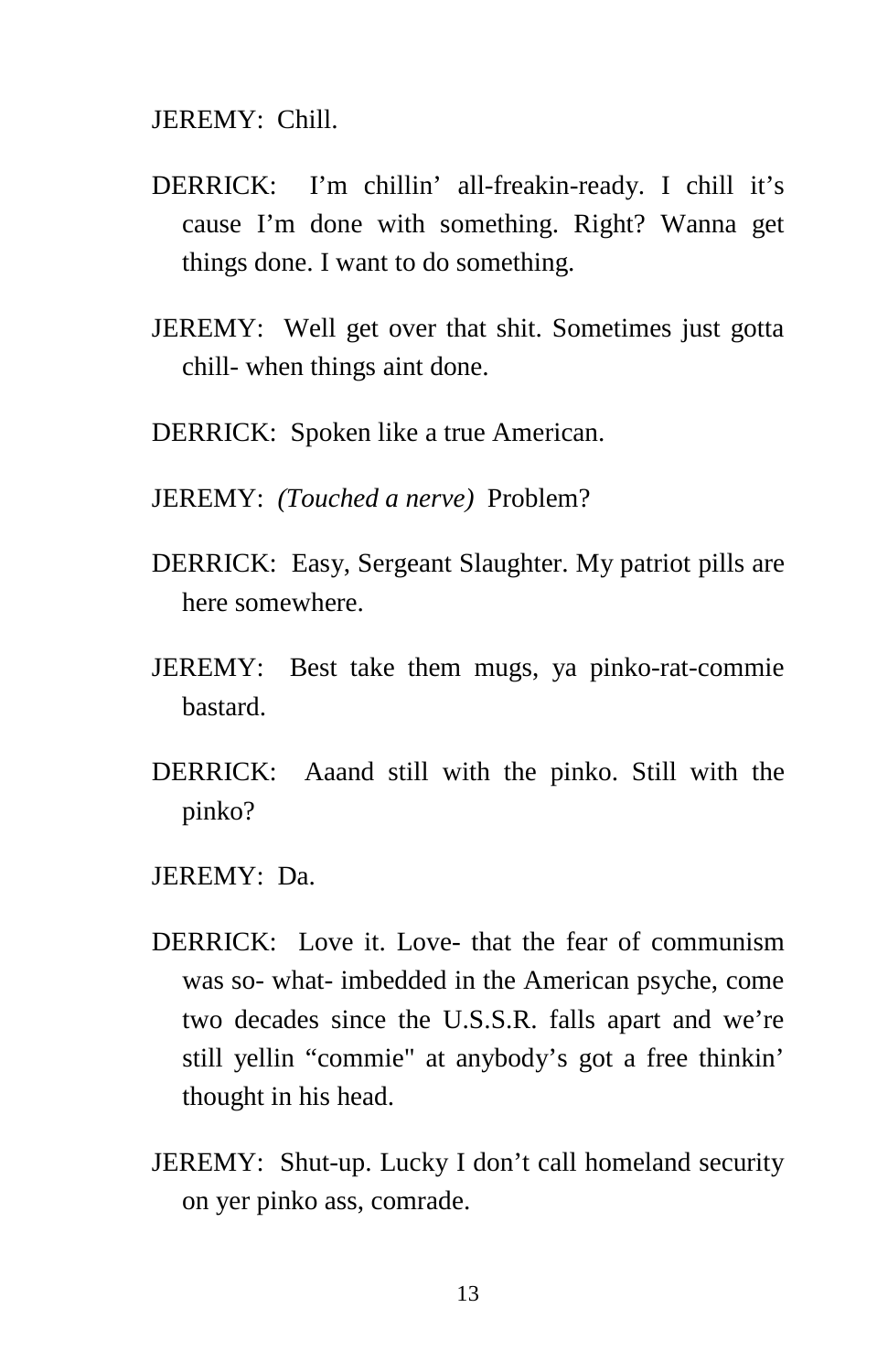DERRICK: Probably would too.

- JEREMY: Got some zip ties under the sink in there. Strap yer ass to the ironing board and show ya what a commie's best at.
- DERRICK: Right. Well. That's horrifying. . . . So but what's up, man? You told her she couldn't come over or what?
- JEREMY: Forget about it.
- DERRICK: And she's OK with that or what? That don't sound like—
- JEREMY: She was pretty P.O.'d I'd say.
- DERRICK: Dude, call her back.
- JEREMY: What?
- DERRICK: Tell her she can come over.
- JEREMY: I don't want that bitch over here.
- DERRICK: Well, this is new then. Cuz we thought she was, like, living here.
- JEREMY: Who's we?
- DERRICK: Me & Mom.
- JEREMY: Yeah well, she was pretty much. Need another one?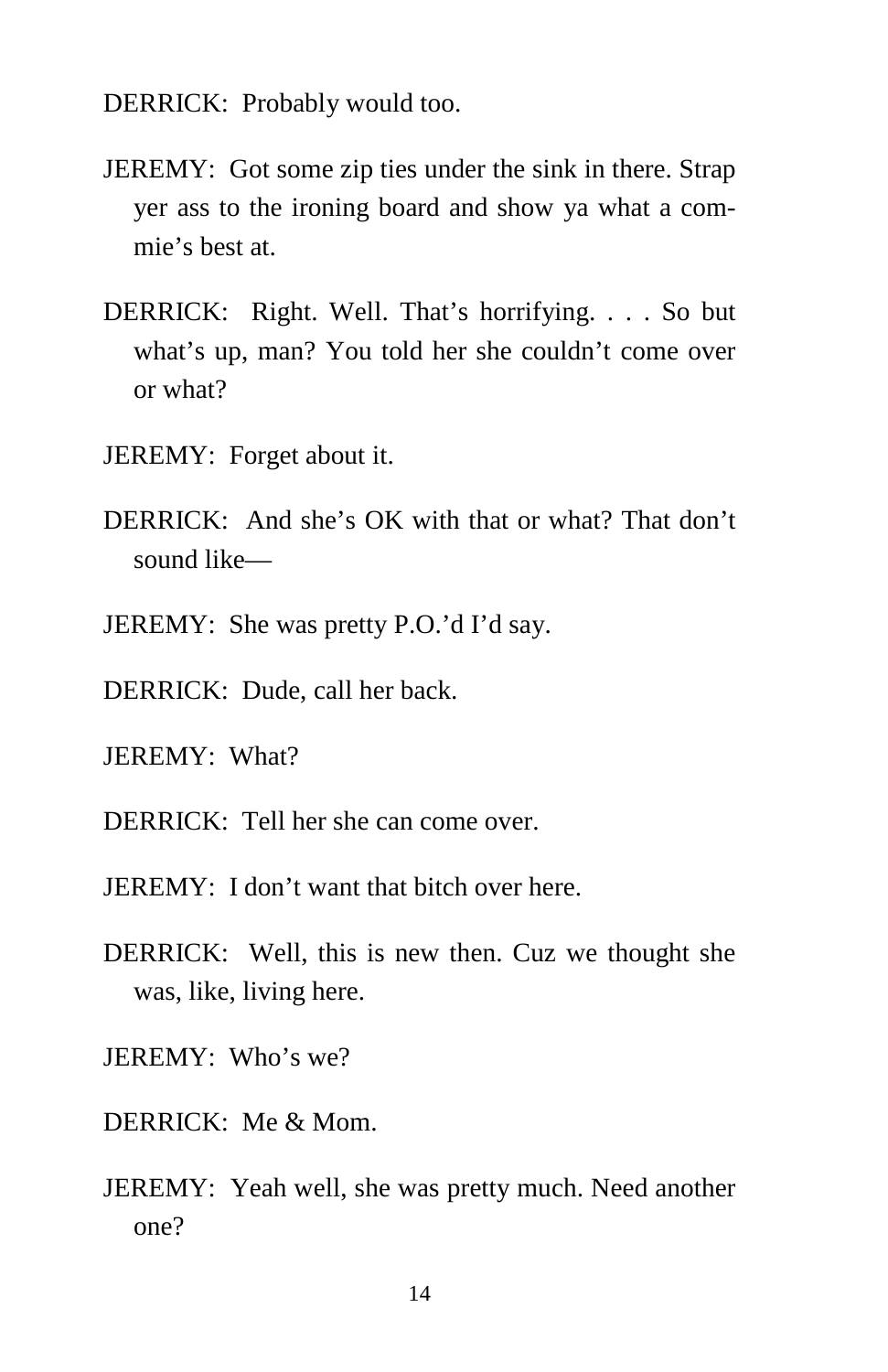*(Jeremy gets two more beers.)* 

- DERRICK: Uhm, OK, yeah. She at her mom's then?
- JEREMY: I don't care. Me no care 'bout stupid bitch. No care. Beer.
- DERRICK: Yeah. We runnin' out?
- JEREMY: If we do I can send my little brother out to get some more.
- DERRICK: Your little brother doesn't have any money.
- JEREMY: Then he ought not be drinkin my beers then, huh?

*(Jeremy tries to grab his bro's beer. Derrick snatches it away and drinks.)* 

DERRICK: Just—

- JEREMY: Aw God, what? Just what?
- DERRICK: She waited, dude. 18 months? Yer back for like three months—not even three months, and it's all messed up already? Come on. What are you doin?
- JEREMY: Then tell me what to do, Derrick. Tell me. What.
- DERRICK: I mean give it a chance at least. Right? Like-I don't know. Stop talking all the time about want'n to go back. For starters I mean. Freaks her out, man.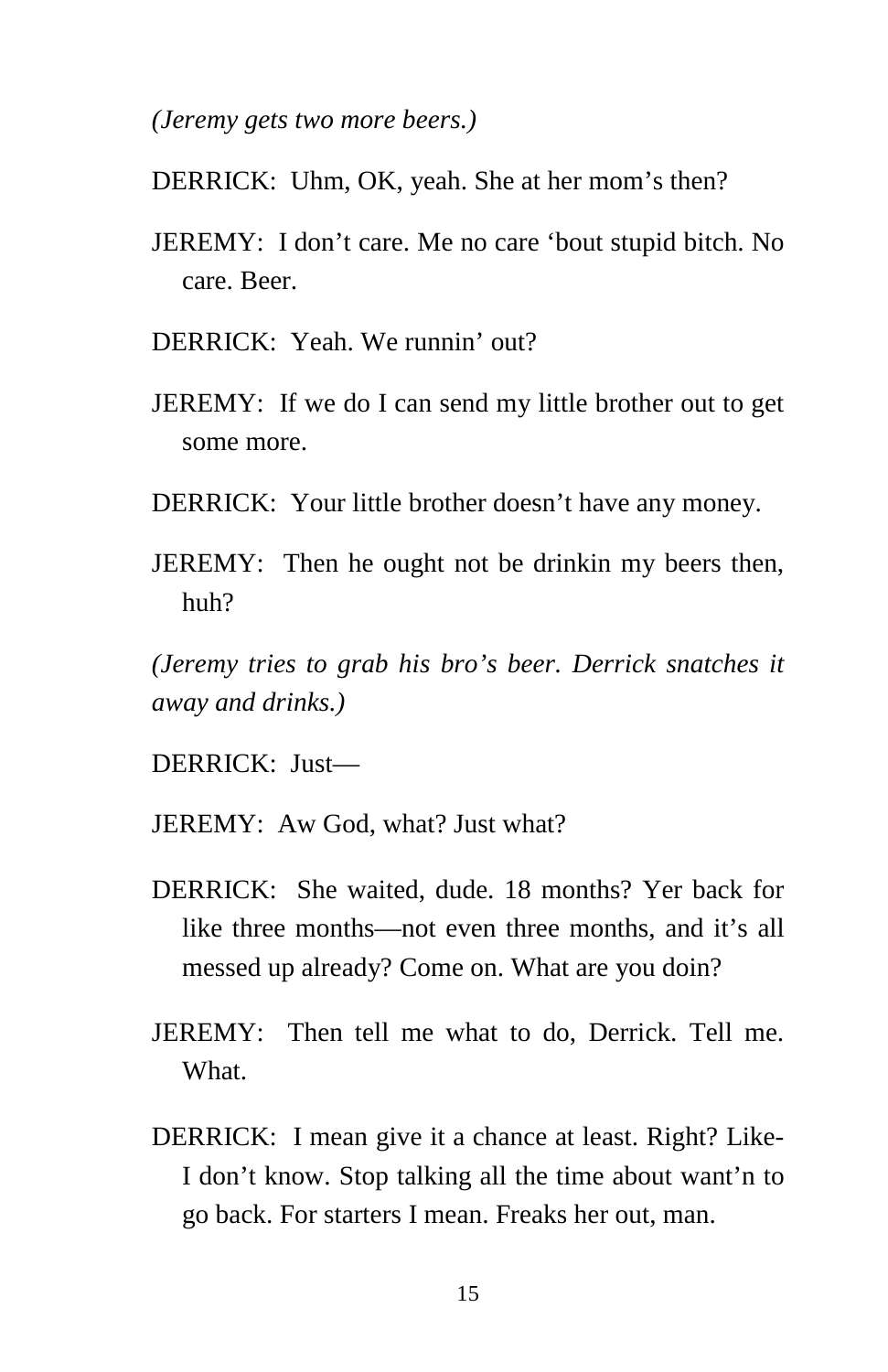- JEREMY: Yeah, well, she already said she won't- so. Not an issue.
- DERRICK: Won't what?
- JEREMY: If I go back.
- DERRICK: Won't what?
- JEREMY: She's not gonna stay with me!
- DERRICK: Are you seriously thinking about going back?
- JEREMY: If I am or not aint the point, shit head. It's that she- she isn't willing to stick it out. So drop it. Drop her. Drop it.
- DERRICK: OK. So you're breaking up then?
- JEREMY: Break your face.
- DERRICK: Breakin' that little girl's heart's what you're—
- JEREMY: Bitch is screwin the Wendy's guy.
- DERRICK: Wait. What?
- JEREMY: He's prolly biggy-sizen the whore right now.
- DERRICK: What?
- JEREMY: Yeah.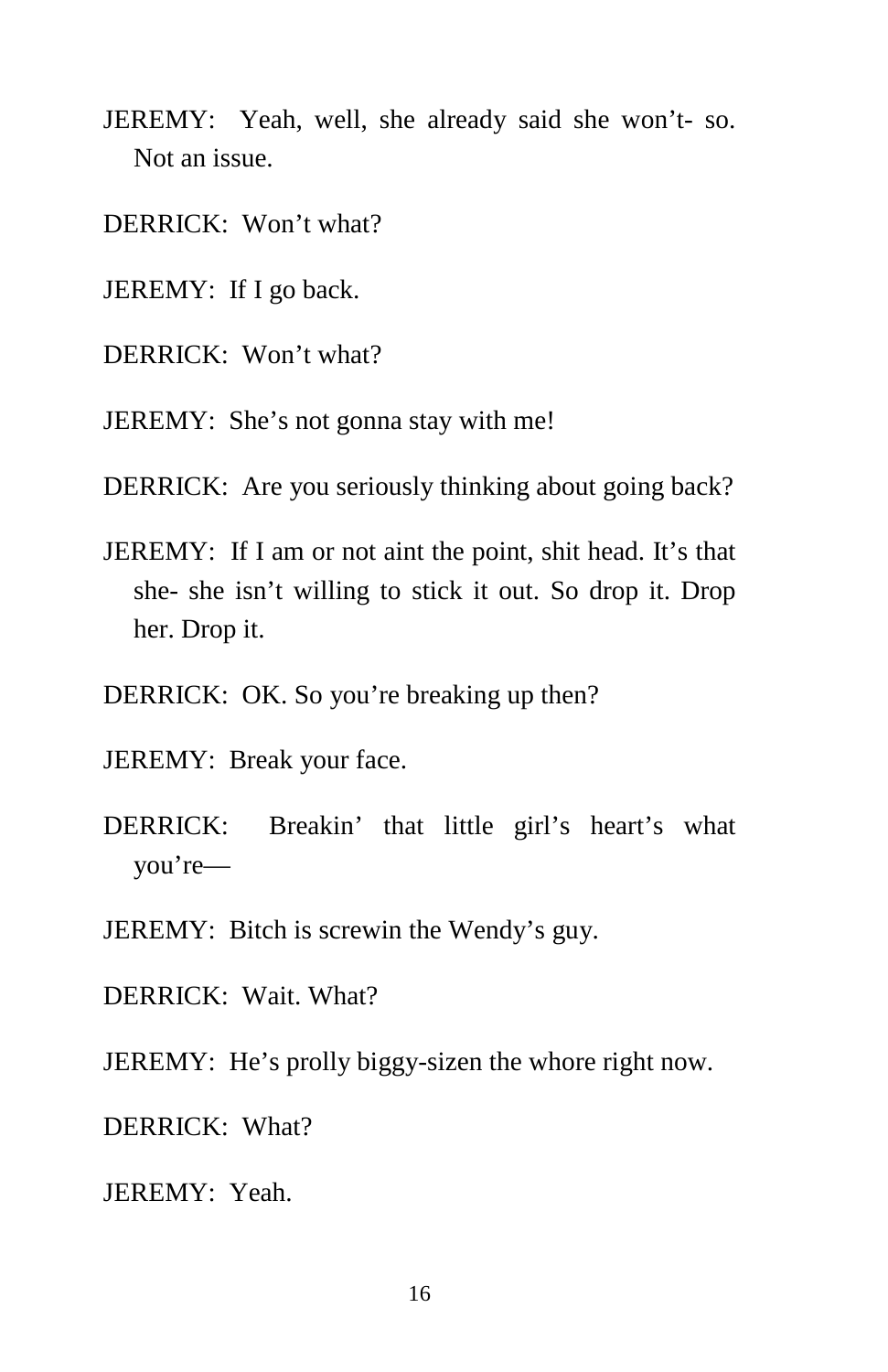DERRICK: Naw.

- JEREMY: She's hangin' out with this fuck-knocker like every day and shit.
- DERRICK: The Wendy's guy? . . . Naw.
- JEREMY: What the fuck you know? Yeah the Wendy's fuck. She's porkin' him on the daily and I'm breaking her heart. Fuck you.
- DERRICK: Sorry I brought it up. . . . She's not though.
- JEREMY: I'm gonna hit you now.
- DERRICK: Please.
- JEREMY: Please. Please my ass. Why you all-a-sudden so interested in Christy for, huh?
- DERRICK: What?
- JEREMY: Yeah "what".
- DERRICK: Please.
- JEREMY: Yeah ok "please".
- DERRICK: Fuck you.
- JEREMY: You wanna hit me so bad. Hit me. Do it.

DERRICK: Freakin touch me and I will.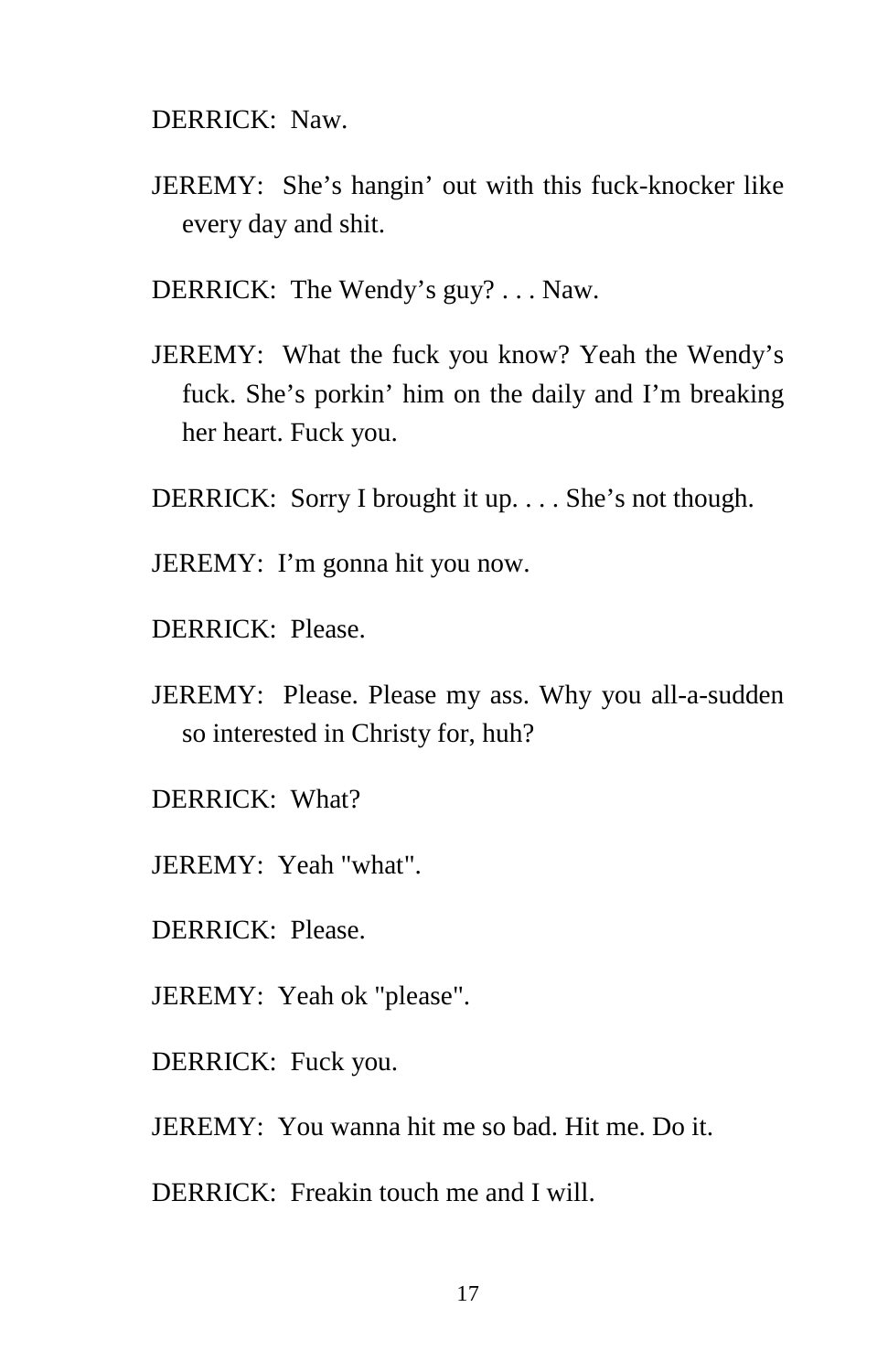- JEREMY: Then stop running and I'll touch you with my fist.
- DERRICK: Whatever.
- JEREMY: Pussy.
- DERRICK: Jerry—
- JEREMY: Fucking "Jerry" me. Get the fuck out.
- DERRICK: What?
- JEREMY: Get out.
- DERRICK: What?
- JEREMY: Out! I don't need your pussy ass reminding me what I'm related to a fuckin faggot!
- DERRICK: Fuck this.
- JEREMY: Ah "fuck this". Fuck you. Hit me.
- DERRICK: I'll hit you.
- JEREMY: Then why don't you do it?
- DERRICK: I will.
- JEREMY: Then do it.
- DERRICK: I'll hit you. I'll—

*(Jeremy punches his little brother in the chest. Derrick falls backward onto the couch and struggles to get his breath. Jeremy giggles. Then laughs. Then stops laughingcold.)*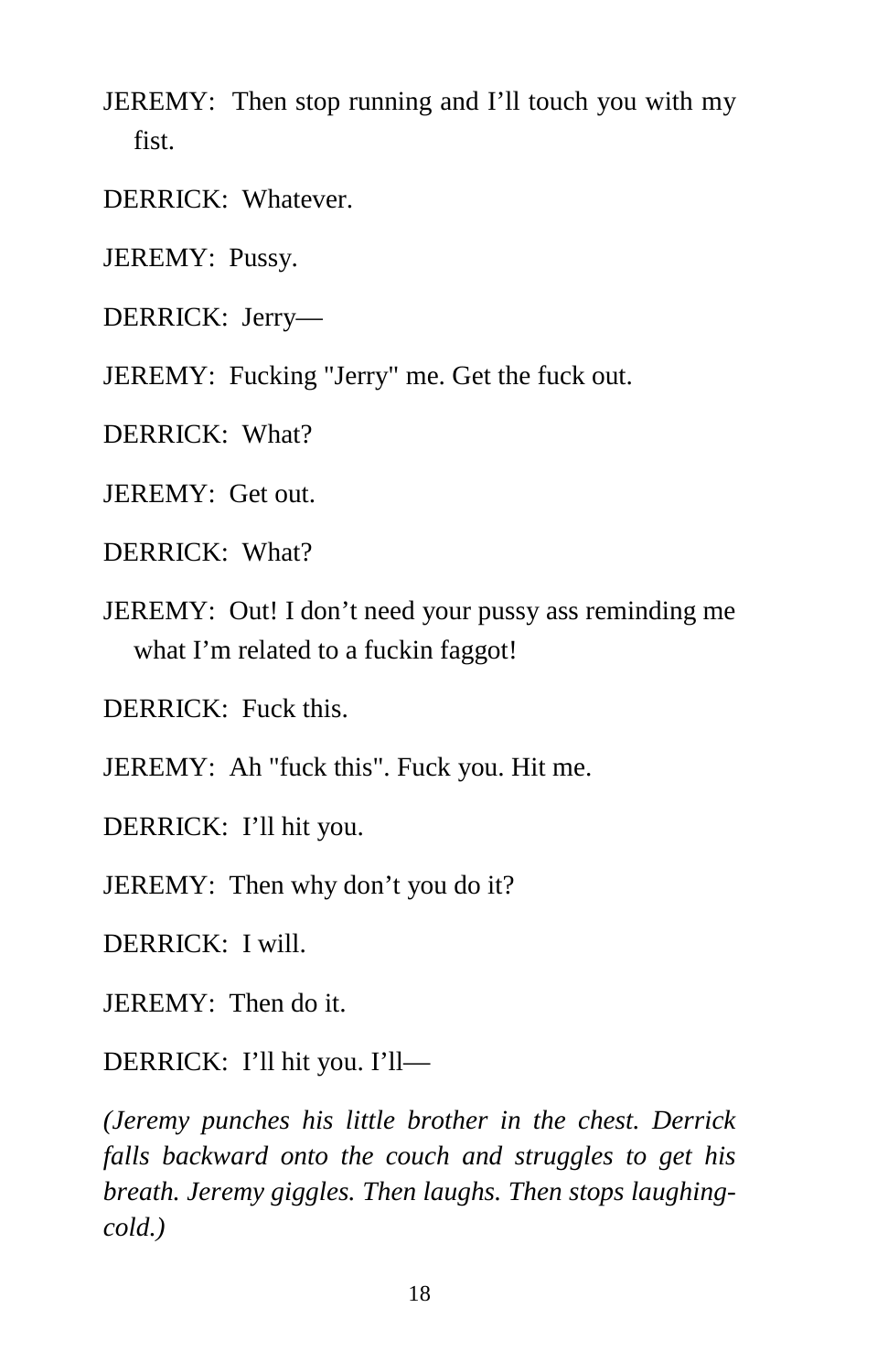- JEREMY: Say you're gonna do something,… do it. Hear me? Come on. *(offering a hand up)* Come on. Get up. Get up! Don't fucking make me mad, dude. . . . Alright. That was fucked up. Alright? Alright. Ok? I'm sorry. Ok? Ok? Dude? Bro? I'm sorry, Ok?
- DERRICK: *(Whispering)* Shut up.
- JEREMY: Here- here dude. Drink dude. Beer.
- DERRICK: Get the—
- JEREMY: Dude. Bro. *(laughing)* You're my brother. Come'on. Seriously. Derrick. I love you.
- DERRICK: You— Fucking sick.
- JEREMY: Sick aint it? Last weekend my ass got jumped— got the holy shit kicked outa me.

*(Derrick takes a few moments to recover from the blow to his chest and his ego.)* 

DERRICK: What happened? . . . What happened?

- JEREMY: Hmm?
- DERRICK: What happened?
- JEREMY: Last weekend? Rob and Jim and them. Tore my shit up.

DERRICK: What? Why? Wha'd you do?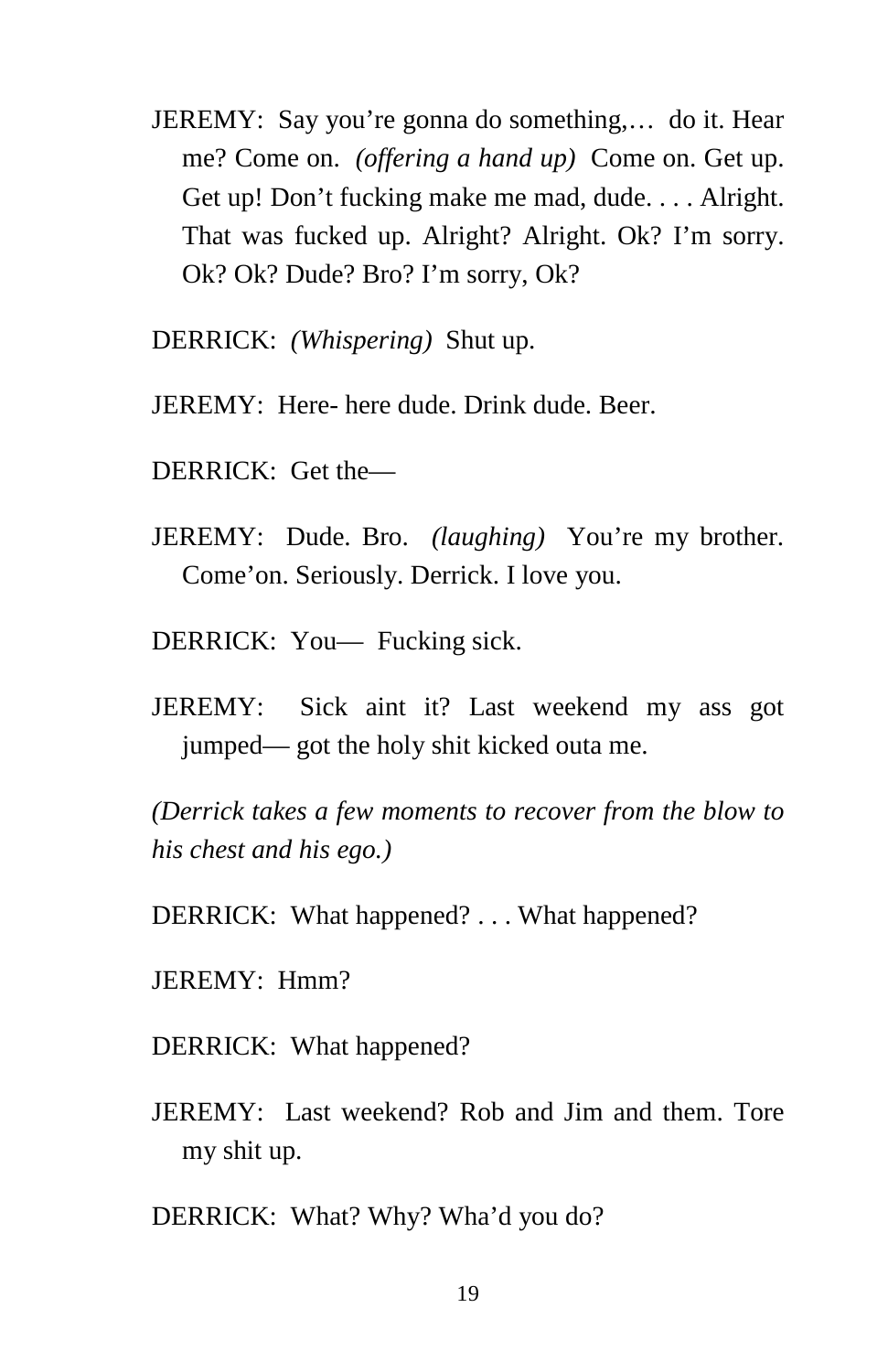- JEREMY: I deserved it. I picked a fight with'm. Was stupid really. Bein' retarded. I was—I had my rifle out. Was—It was stupid.
- DERRICK: Wha-Why? Wha-wh-what would you— Why? Why... do that?
- JEREMY: So they'd kick my ass.
- DERRICK: But— but why?
- JEREMY: Why not.
- *(A beat.)*
- DERRICK: That doesn't make you deep.
- JEREMY: What? Who's trying to be deep, hippy? What doesn't?
- DERRICK: "Why not?"
- JEREMY: Why not what?
- DERRICK: Said you got all your friends to kick your ass last week and I said—
- JEREMY: No I didn't.
- DERRICK: You did. You said—
- JEREMY: I'm gonna kick your ass you don't—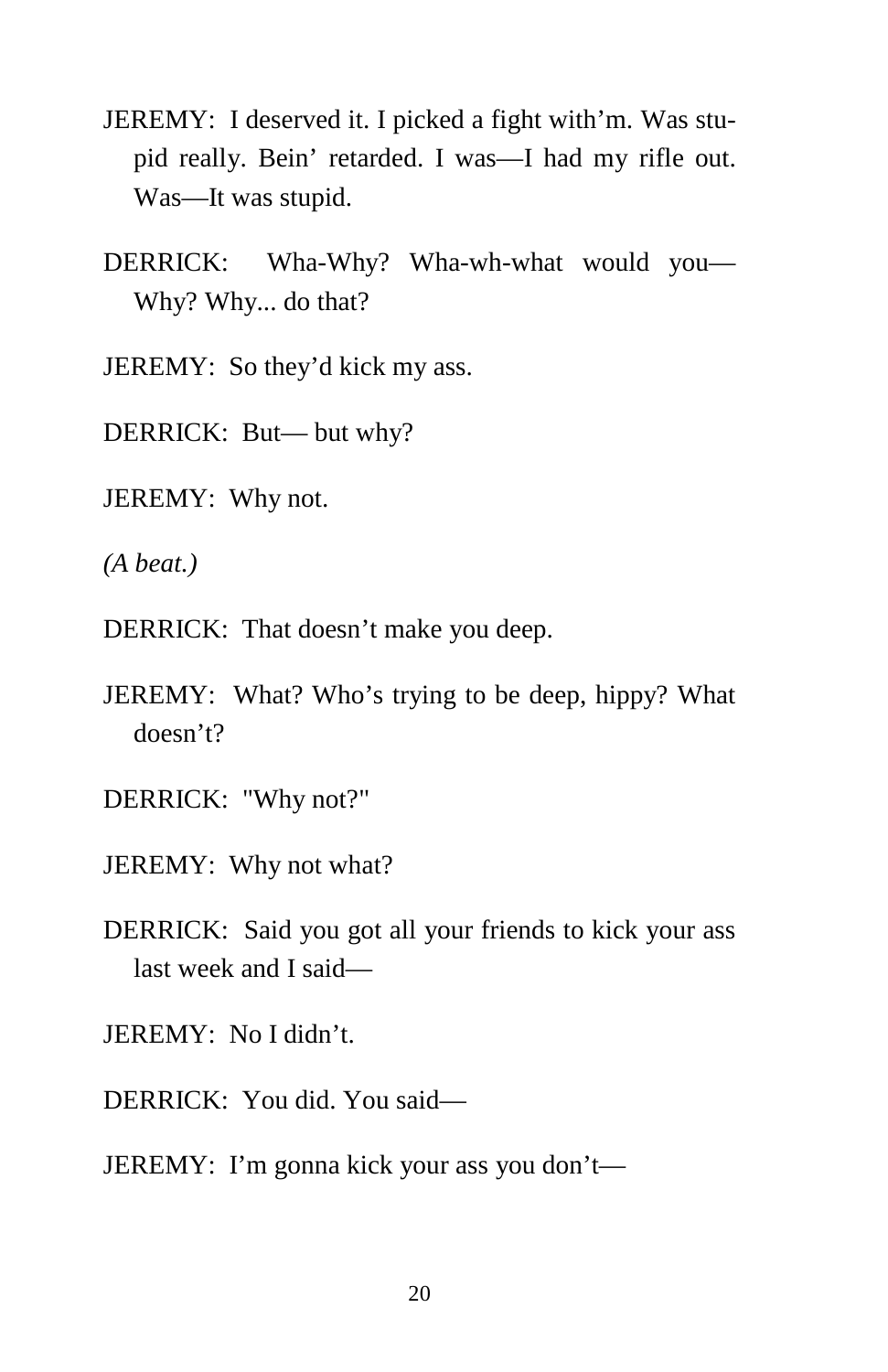DERRICK: I said why.

- JEREMY: Shut-up.
- DERRICK: I said why, and you said,...?
- JEREMY: What.
- DERRICK: Do you remember what you said?
- JEREMY: I remember why I don't hang out with you.
- DERRICK: I said why. You said "why not?" Now- nownow that doesn't make you smart or intense or deep or deeply fuckin intense. It makes totally, uh, uh, irrational. How 'bout in-freakin-sane, dude. It makes you fucking crazy, and deeply fuckin disturbed.
- JEREMY: I'll give you that bro. I am fuckin crazy.
- DERRICK: I know.
- JEREMY: I know you know.
- DERRICK: I know.
- JEREMY: You better know.
- DERRICK: Believe me I know.
- JEREMY: Good. Cause.
- JEREMY & DERRICK: Knowing is half the battle.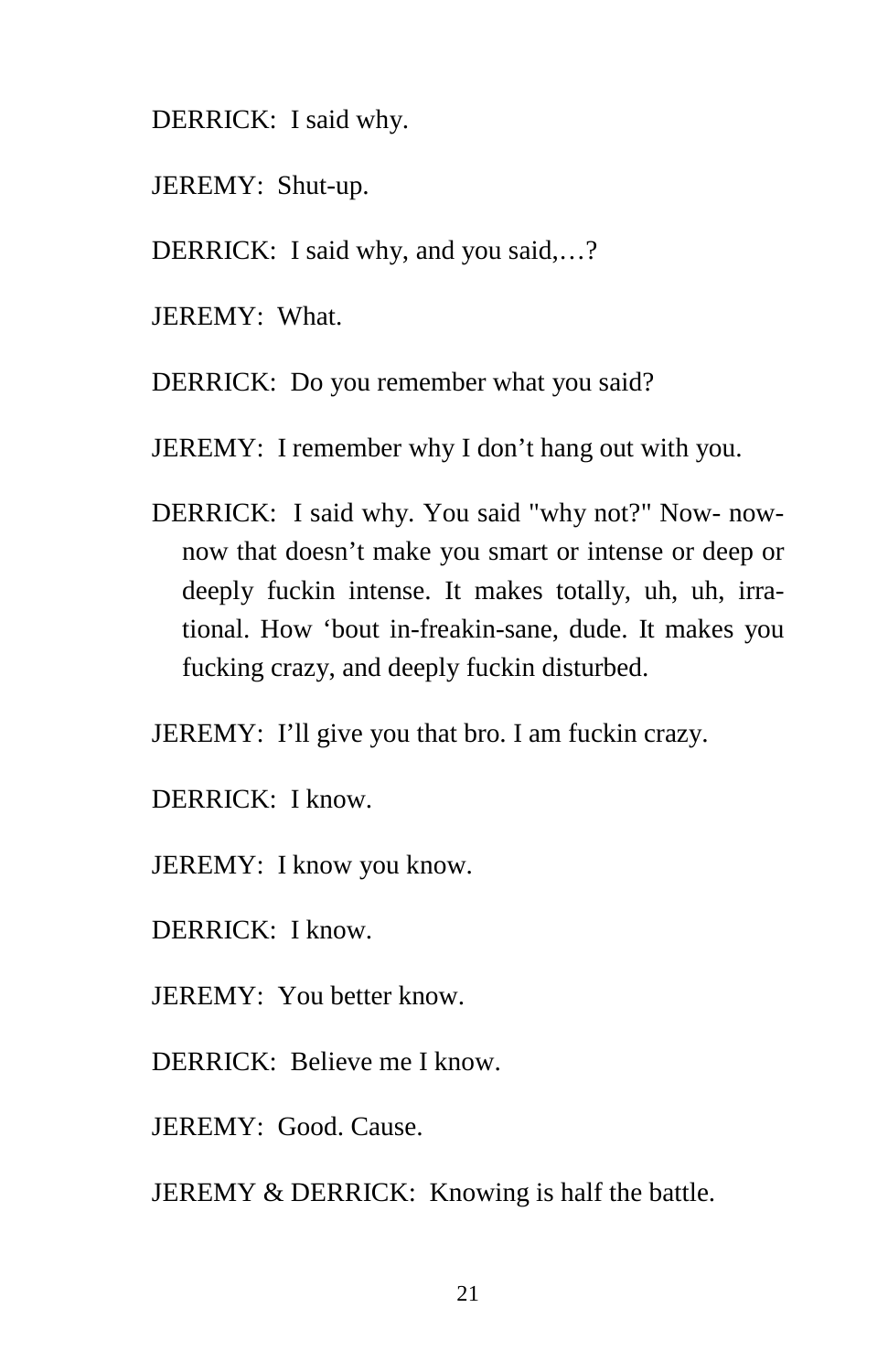DERRICK: Go Joe.

JEREMY: Go motha fuckin Joe. . . . Drink up, bro. Come on, you gotta keep up. Fuck. Fuckin whatever dude. Going to bed.

*(Jeremy exits to bedroom. Derrick briefly flips through a magazine he finds on the floor, then he picks up his guitar, strums a simple tune and hums a melody to himself.* 

*After a few moments, Jeremy enters. Jeremy's perceptibly calmer, even peaceful. He picks up his guitar and sits, but just as he begins to lay down a sweet lead guitar part to Derrick's rhythm, Derrick stops playing.)* 

- JEREMY: Ho-ho-ho- Leave me hangin'- what's that about? Go. *(A beat.)* Man, y'aint always gonna have someone beggin' you to— You know what you're like? Yer like that tree, man.
- DERRICK: I'm like a tree-man?
- JEREMY: You're like that tree,… man.
- DERRICK: Which tree?
- JEREMY: Oh shit. Oh shit. You just- Wow. You reminded me of Gainer when you said that. Oh shit. . . . Wow. Aint thought of that guy in a minute. *(getting lost in the memory)* Oh no.
- DERRICK: Jer? . . . Jeremy. Yo.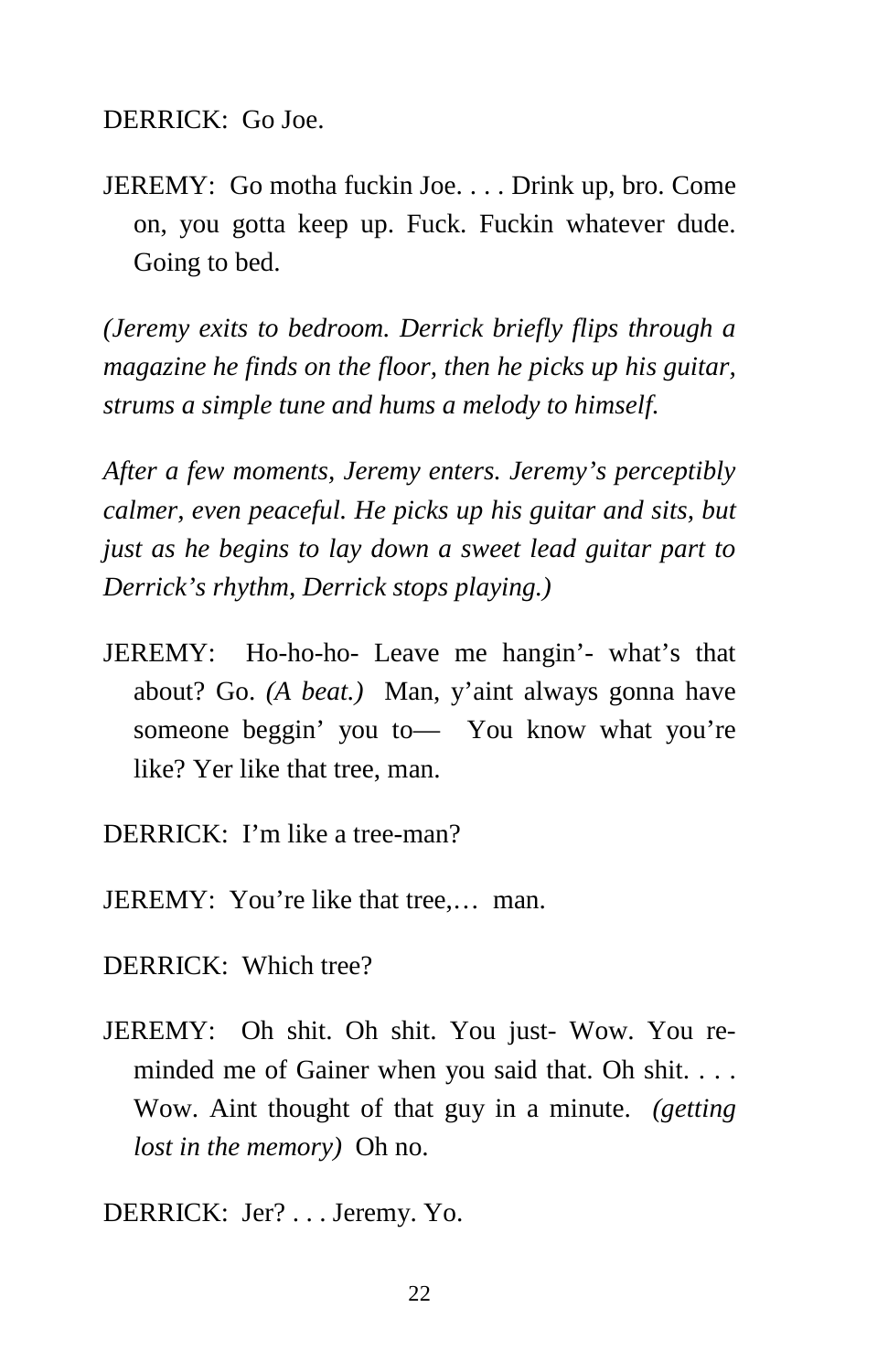- JEREMY: Ho ho and a bottle o' rum. Yeah. Forget it. Yeah.
- DERRICK: But what about it? I'm like a tree?
- JEREMY: You're the tree in the woods, man. . . . You heard about the tree in the woods.
- DERRICK: Must not.
- JEREMY: Shit. Then I guess it really didn't make a sound after all.
- DERRICK: Oh, that tree.
- JEREMY: Oh that tree. Yeah. But dig it though. If nobody hears that tree goddamn fall? If nobody hears it fall? Right?
- DERRICK: Yeah. . . . Yeah. You're a real Buddhist.
- JEREMY: You're a fake Christian. Go.

*(Derrick strums his guitar, and Jeremy joins in with a lead. They play beautifully together, communicating musically in a way they never can with words.* 

*The music continues, transitioning to a pre-recorded version of the same, as the lights change.)*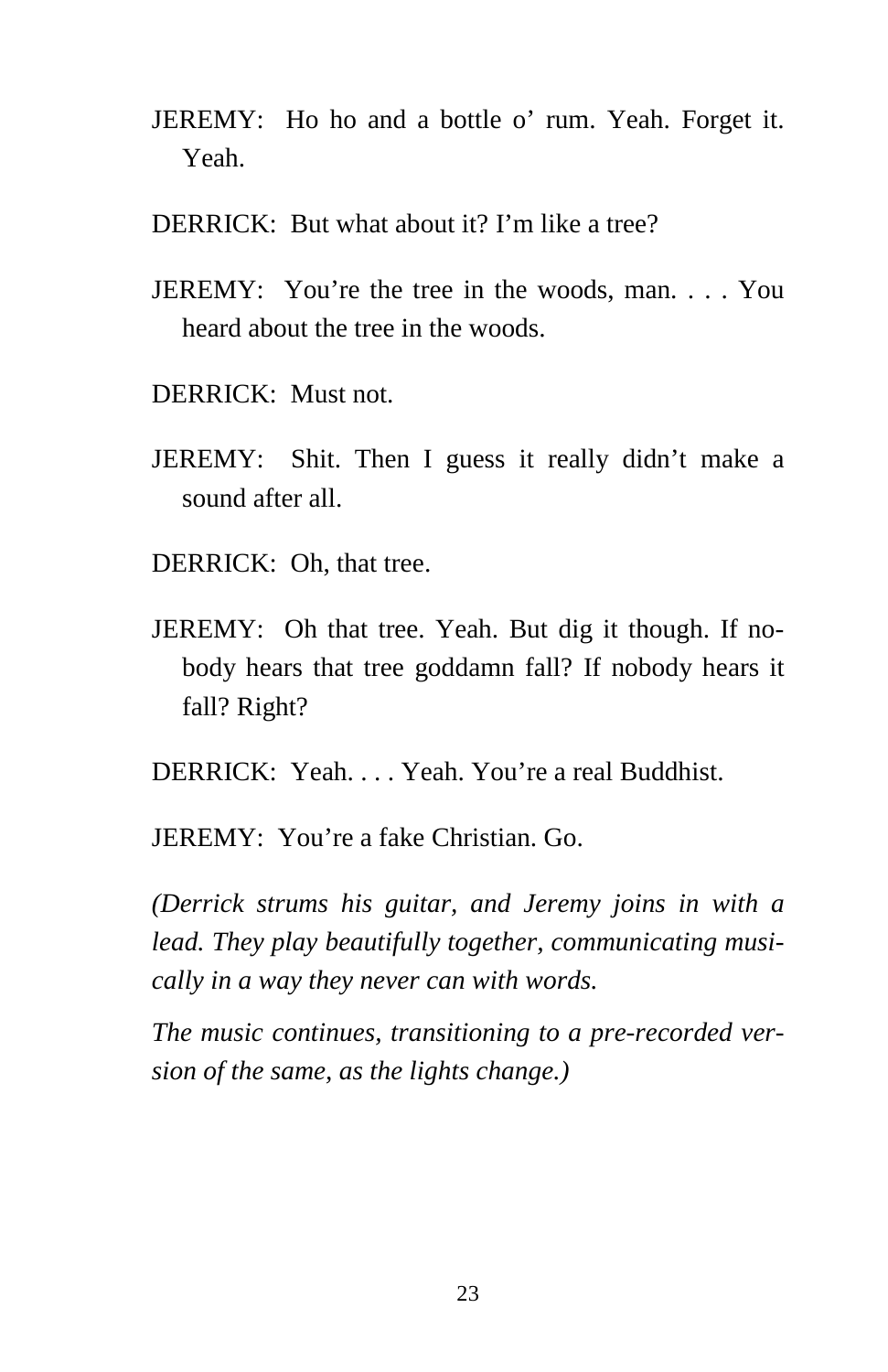#### *"STRAWBERRY"*

*(Lights up in the van. Nighttime. The music, continuing from the previous scene, transitions to the van's speakers.)* 

DERRICK: Jerry. Jeremy. I'm pulling over.

*(He pulls to the side of the road, turns off the motor. The music stops.)* 

DERRICK: I've gotta… Oh, my God. Gotta get somesome sleep. Oh man.

*(Derrick leans his chair back, closes his eyes.)* 

DERRICK: We'll get back- get back on it in a… a little… *(yawn)* back on the road. Hooo.

*(After some silence.)* 

JEREMY: Lemme out. Let me out. Gotta shit. I gotta shit, Derrick. Not a fucking dog. Let me out.

DERRICK: Fuck.

*(Derrick gets out, walks around the van and opens the side door. Jeremy rolls out of the van. His legs give out. He vomits.)* 

DERRICK: Careful. Careful, man. Oh, shit. Y'alright? Right? Get it out. Just… Just get it out there.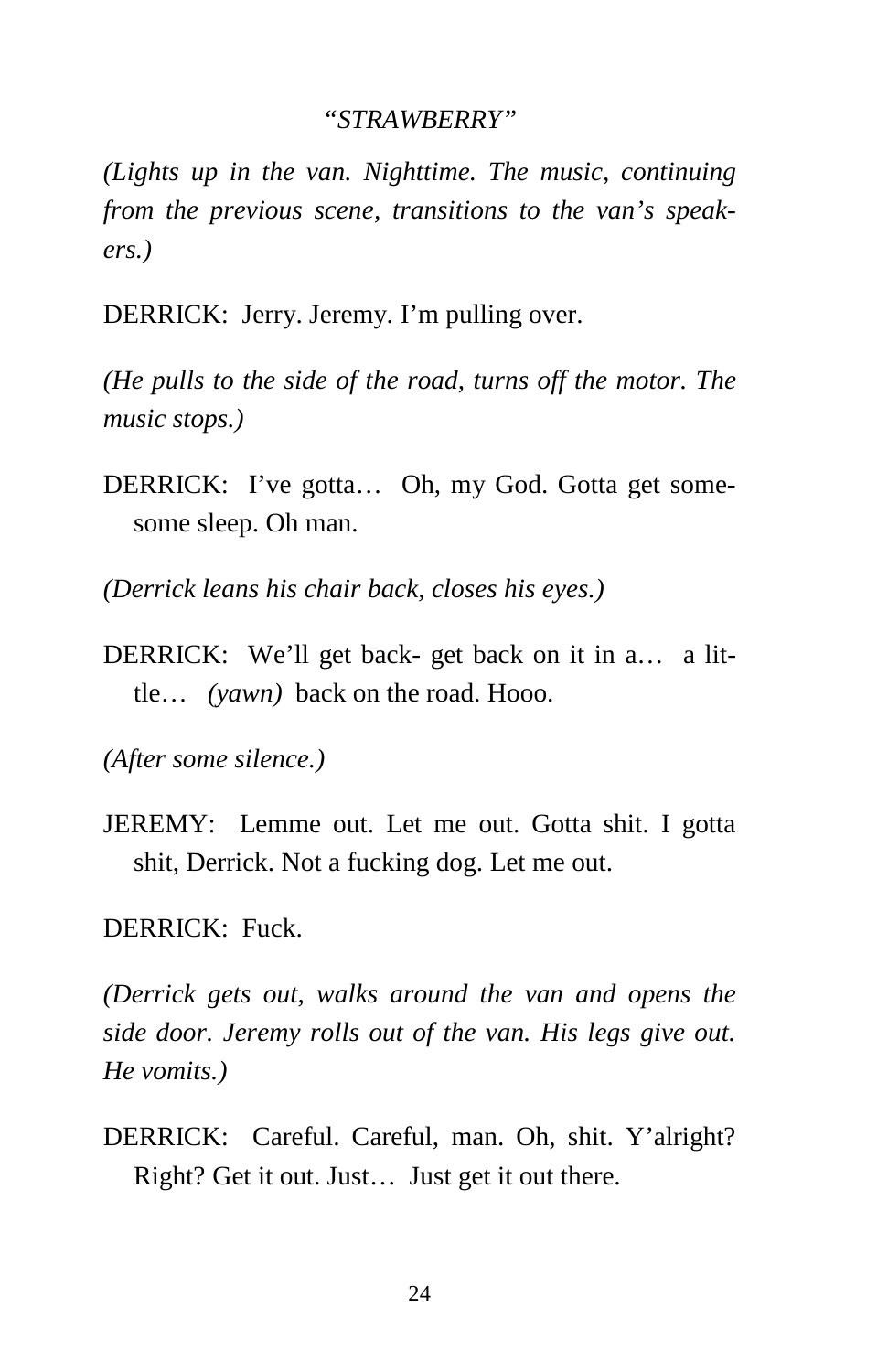*(There's light traffic on the highway. Intermittently through the scene we hear the sounds of passing cars as headlights illuminate the boys in bursts of white.)*

JEREMY: Leave.

DERRICK: *(Yeah right)* Hmhmm.

JEREMY: Leave then! Get. Take me— Uhhhnuh.

DERRICK: Alright, Jerry?

JEREMY: Puked.

DERRICK: That's cool.

JEREMY: *(Vomits again.)* Puked again.

DERRICK: S'alright. S'no biggy. Got more shirts.

JEREMY: Cold. Oh God.

*(Derrick goes through the van for clean clothes and a towel.)* 

DERRICK: Shit-shit-shit-shit-shit…

JEREMY: Oh God. Ahhh. Here comes. Ahahhhhh.

DERRICK: Shitty-shit-shit-shit.

*(Derrick comes out of the van with a shirt, pants and a towel.)*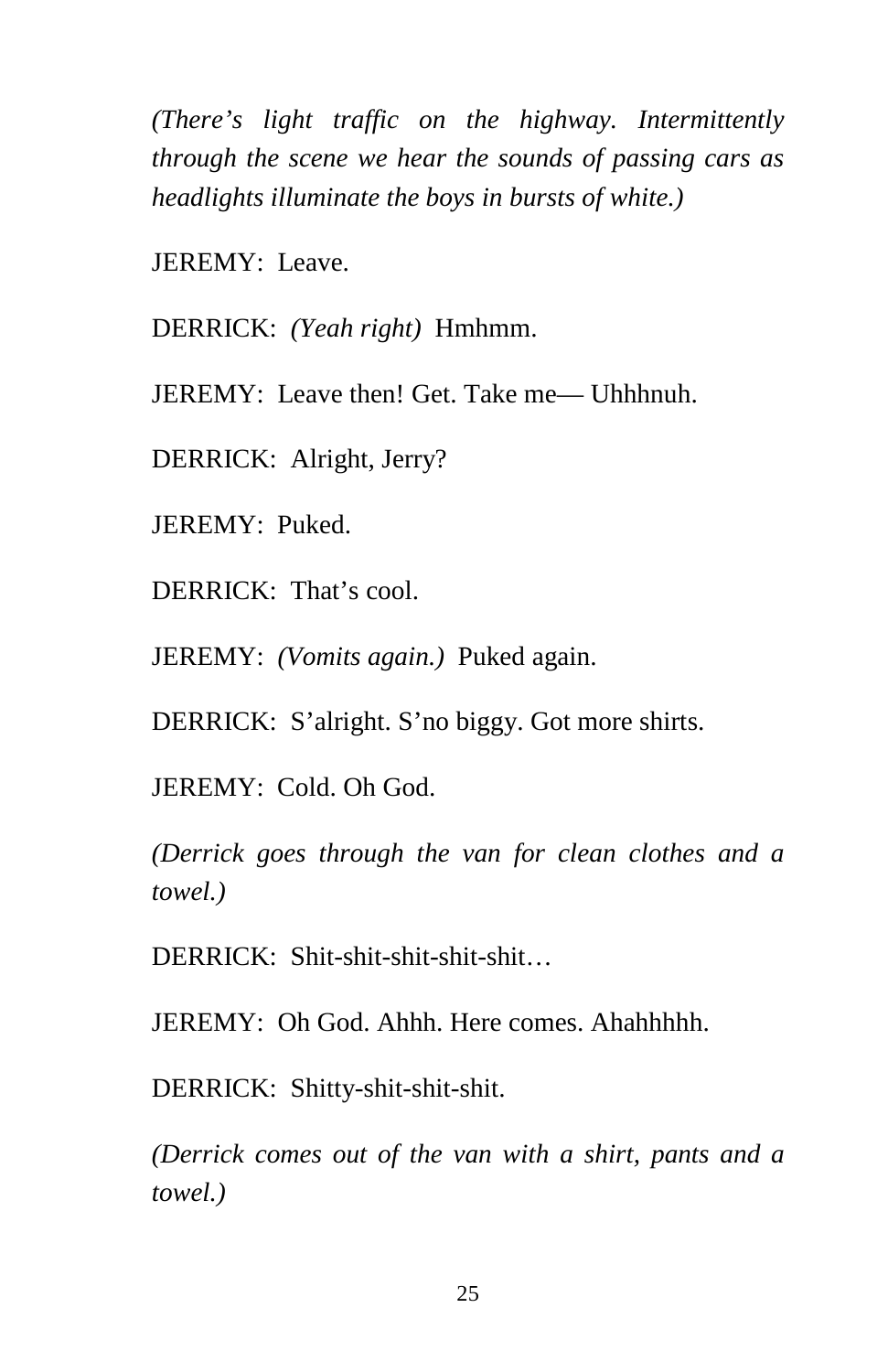DERRICK: Getcha- here. We'll getcha all- here go. Get you cleaned up, right? There go. Done? For now?

*(He helps Jeremy take off his shirt.)* 

DERRICK: Oh, God, man. Holy puke, you pukey fuck. You aint eat nothin', man, what is all this?

JEREMY: No-oh-no. Nu-unh.

DERRICK: Ok. S'ok. S'ok.

*(He wipes Jeremy's face with the towel, tenderly, like you would a child.)* 

DERRICK: I'm sorry. Hey, I am. *(Derrick sees blood on Jeremy's elbow.)* Uh-oh.

JEREMY: Uh-oh.

DERRICK: Oh- yeah you- gotcha a little cut there.

JEREMY: Wha?

- DERRICK: S'no biggy. Just little scrape is all. / We get you fix up in no time. Jer. Jerry.
- JEREMY: Huh? Is it— Oh God. Oh no. Oh God. Blood.
- DERRICK: Jeremy.

JEREMY: Blood!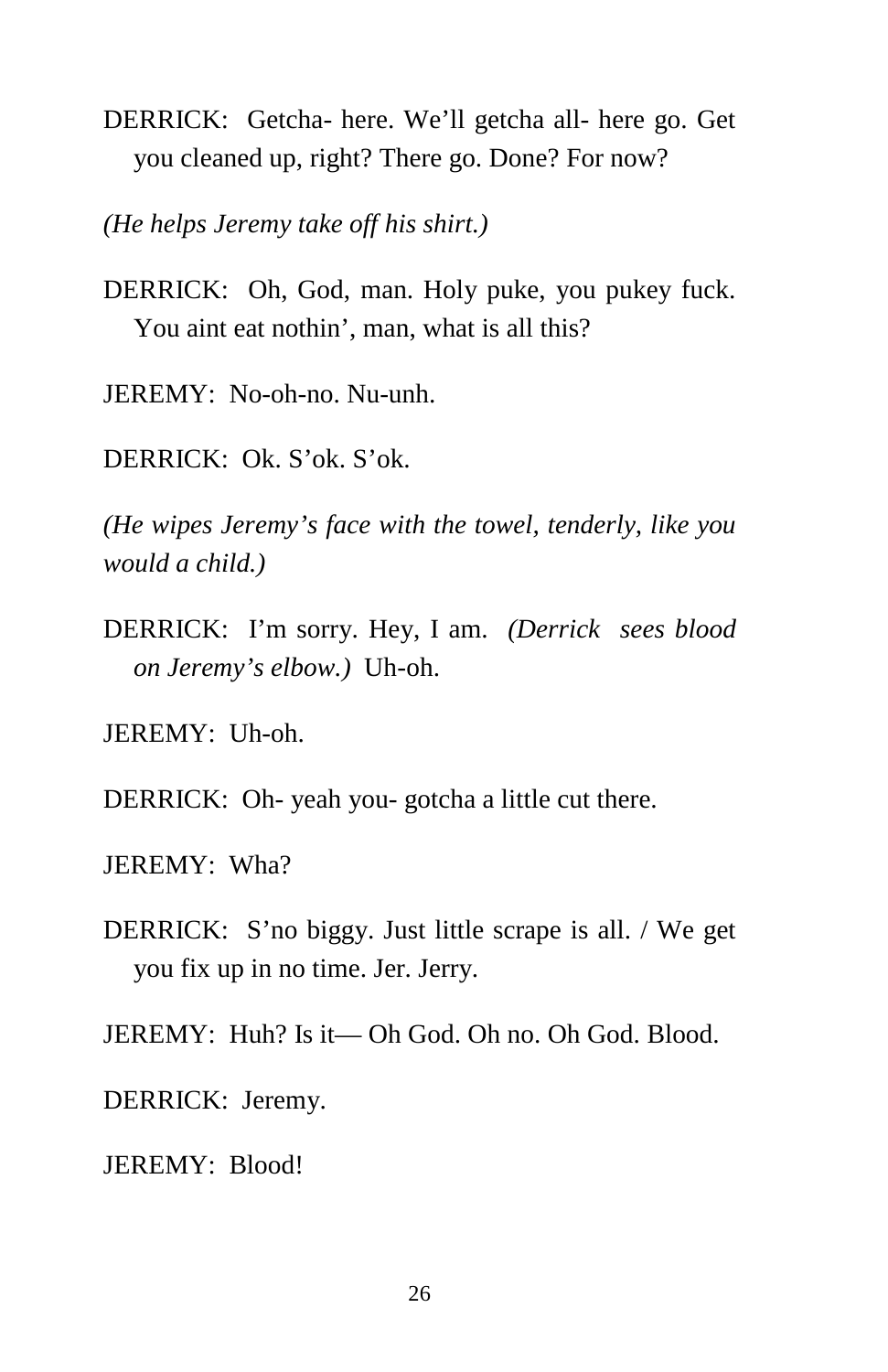*(Jeremy tries to get away while Derrick moves to restrain him.)* 

- DERRICK: Listen to me. Listen to me. You fell coming out of the—
- JEREMY: *(Delusional)* It's all over. It's on you! It's all over you!
- DERRICK: It's  $OK it$ 's  $OK -$
- JEREMY: My blood is on you!
- DERRICK: *(Pinning him down)* Listen to me! Jeremy. Shh-Shh.
- JEREMY: Am I? Am I? Oh God I am!
- DERRICK: Shh-sh-sh-sh. You- you just scraped your elbow. K? Just like a little scrape, OK? A strawberry.
- JEREMY: *(Like a scared kid)* A strawberry?
- DERRICK: Just a strawberry.
- JEREMY: *(A beat.)* I ruined yer shirt. I ruin- everything.
- DERRICK: No, man, fuck this shirt. I hate this shirt.
- JEREMY: Blood. I'm sorry! I'm sorry, Derrick, I'm Sorry!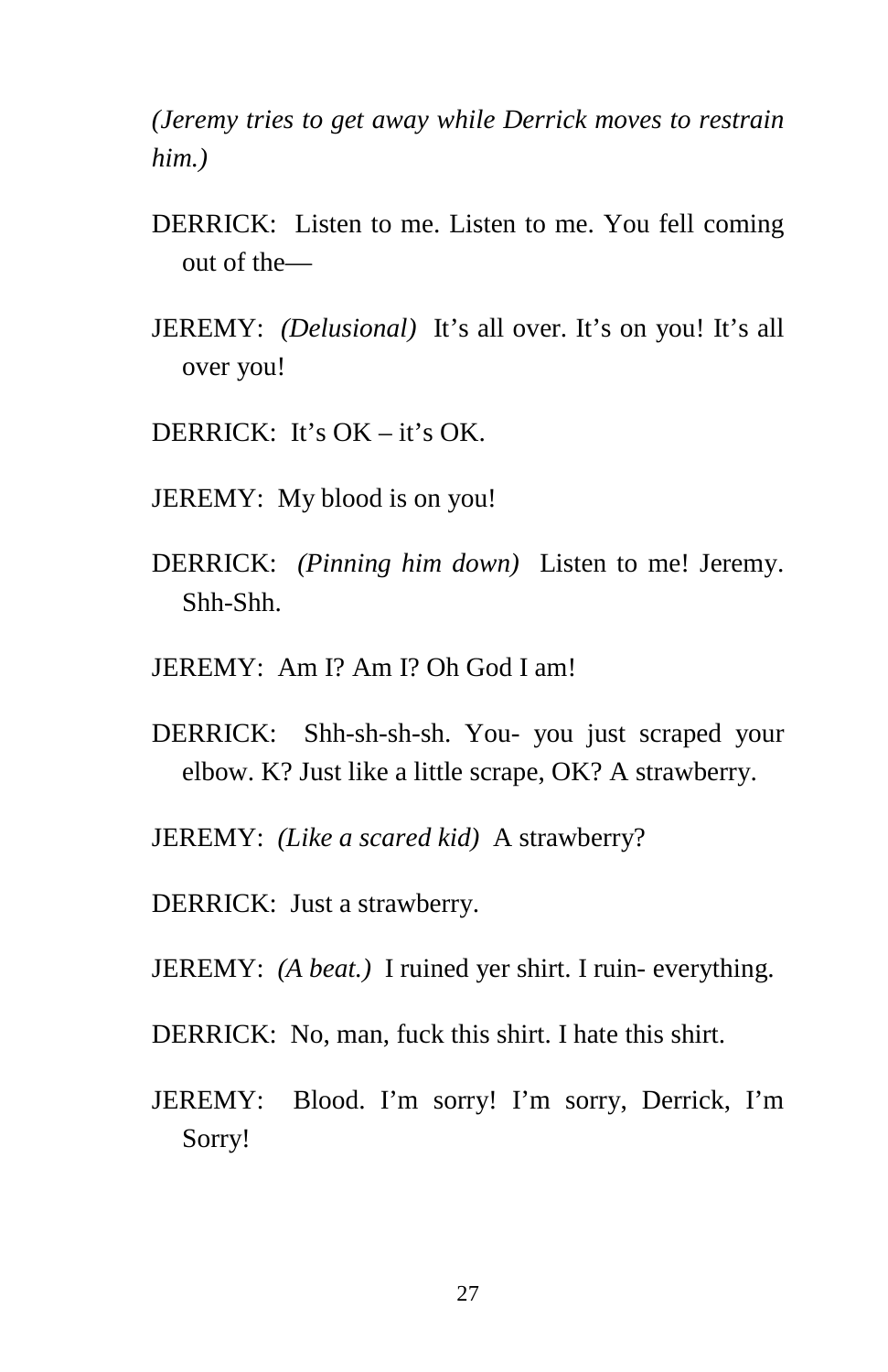- DERRICK: I'm sorry! . . . *(to himself)* Do this. We can do this. People do this. *(to Jeremy)* Come on. You're alright. Come on. Let's- let's get those pants off. Let's go, pukey. Come on.
- *(Derrick takes off Jeremy's pants.)*
- JEREMY: My blood ruins. Does all the things. Everything. Burn that shit. Gotta burn it. Rid of it.
- DERRICK: Here ya go. *(helping him into fresh pants)* Heeere ya go. Ok. Ok.
- JEREMY: You know you'n drown like that? 'Fore anybody even knows, you'n drown. Choke on your blood? Drown on your blood? You wouldn't like that none.
- DERRICK: Probly not.
- JEREMY: You gotta drain it. You know how to do that?
- DERRICK: No. No I—
- JEREMY: It's OK. I know how. You won't drown- alright? I know how. Make a hole- lets it out. See? Sticky though. Blood. Sticky. So sticky. Crust up there on your lips. Alright? It's glue- it's glue in your eye. OK? Don't burn the boots. Don't wanna burn your boots. Don't burn the boots. Clean'm clean'm clean'm. Clean them bitches. Clean them bitches too because the blood'll glue you to the fucking ground bro. Blood'll-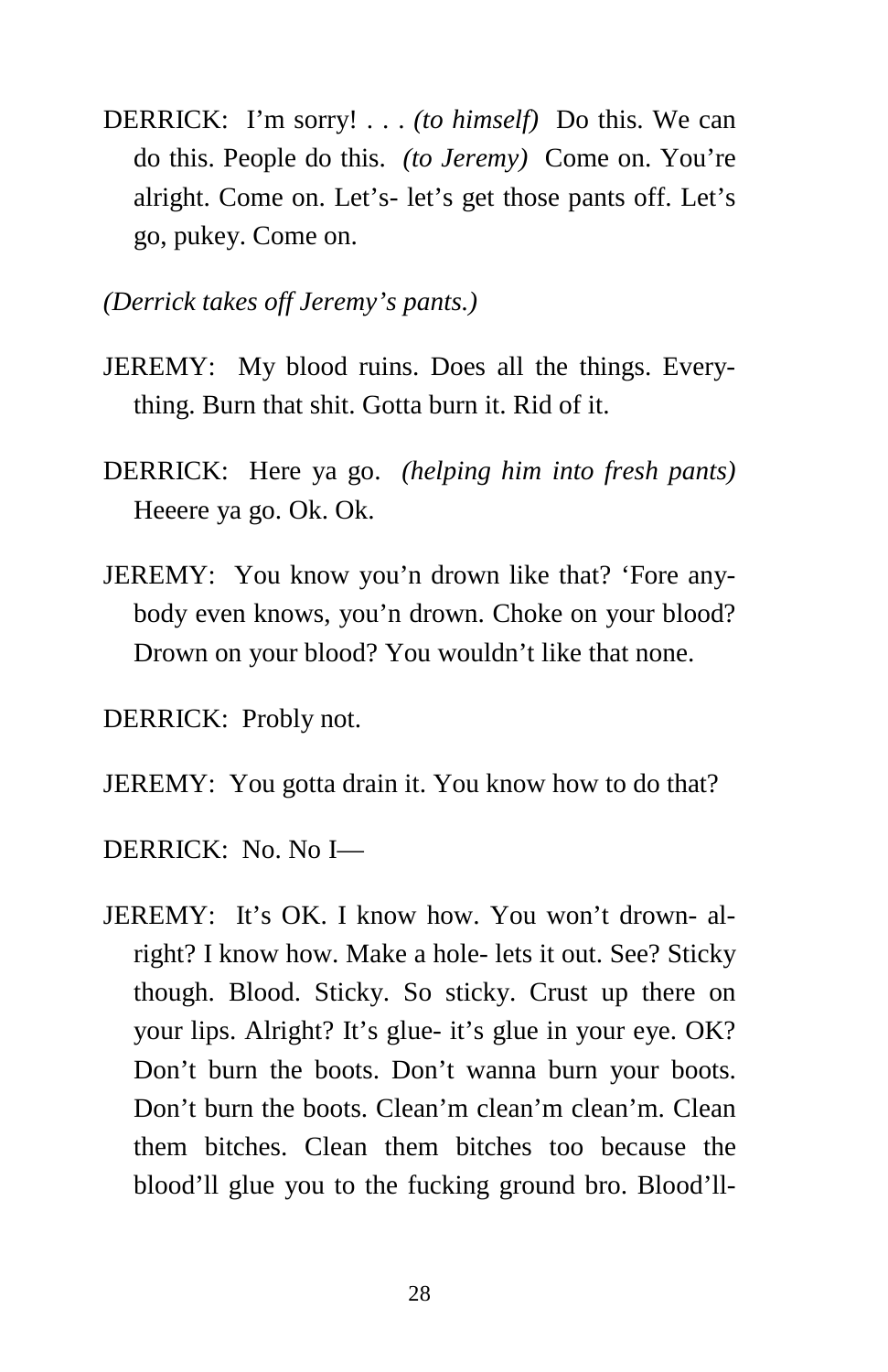blood'll— Listen! Listen-listen-listen! For once. For once, for once please listen, Der. This will save you. . . Cuz it will glue you to the ground. It will hold you in place and you are stuck. You are froze. And you don't want that. You are a target. You are a target. You are a target. … We gotta spread out. Hear me? Go! Get away from me! … Ohhh… You're like a baby. My ears are… Shhh. … Sh-sh-sh-shhhh. Listen-listenlisten-listen-look. . . . Look.

- DERRICK: But if I—
- JEREMY: Why is it?  $\dots$  Oh. It's blood.  $\dots$  Blood.  $\dots$ Blood. . . . Dries like mud. *(A beat.)* I was a baby. I'm a baby, Derrick. A man. You're a man.
- DERRICK: You're a man, man. You are a man.
- JEREMY: I'm fucking dead.
- DERRICK: No.
- JEREMY: And, you're alive, and I wish you had fucking died. Wish I'd killed you when you were a baby, waste. Not that. Not that way. Not that way. I love you and I say these fucking hate you things. I'm fucking dead. I wanna be dead. Dead me. So stop this. Stop it. Stop this— Please. You can stop this inside. Please gimme… gimme?

DERRICK: I don't have any.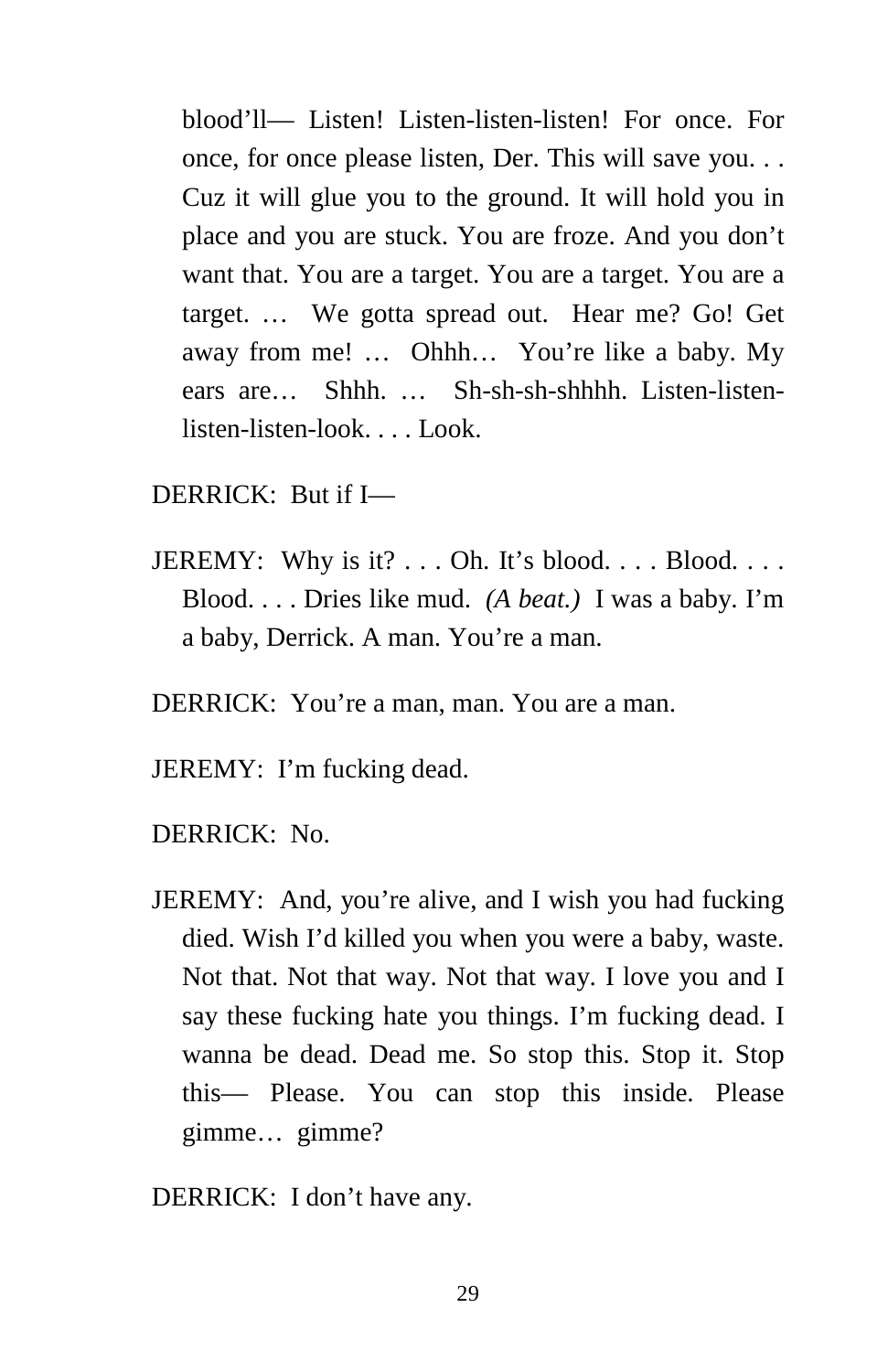JEREMY: AHHHHHHH!

DERRICK: S'gonna be OK. Gonna pull through. It's hard.

JEREMY: Shit.

DERRICK: Fuckin'-A shit. It's tough, bro. But you're tough.

JEREMY: Shit.

DERRICK: We'll do this. Right? Just keep you hydrated, get some food up in your system you're gonna be good. You're gonna. We'll do this. Can do this. Maybe we—

JEREMY: No Van!!

DERRICK: Cool.

JEREMY: Don't get in the van, Derrick.

DERRICK: Well, I aint gonna leave ya, man.

JEREMY: Never left you. Don't you. Don't me.

DERRICK: I aint.

JEREMY: Don't.

DERRICK: I aint leavin', man.

JEREMY: Fuckin hell trap. Don't.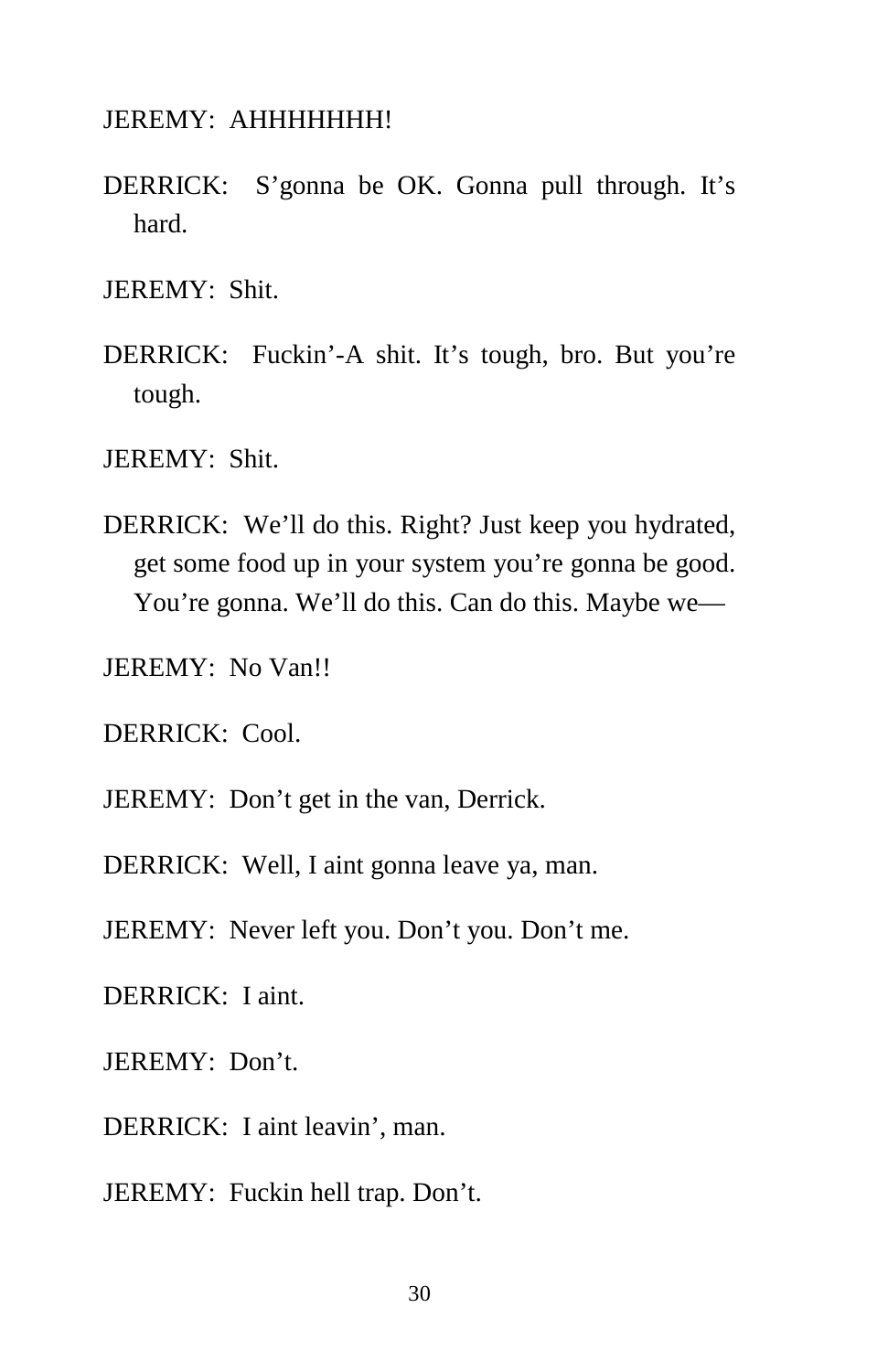DERRICK: Right here, bro. Goin' nowheres.

JEREMY: Left.

DERRICK: No, man. Right here. Right here.

JEREMY: Left. Left.

*(Pause. Derrick strays a bit, looking for a distraction and some fresh air.)* 

- DERRICK: Crickets. Wow. Hear them crickets? When's last time heard crickets like that? Fuckin forest. Lucky it's still here. Like the last untouched piece a land in the state maybe. Loud as hell. Like back on the lake. Out on that government land. Had the times out there. Hey. Hey. Hey you- you 'member when Dad got us them BB guns? BB gun war?
- JEREMY: I don't know.
- DERRICK: Like them old westerns Dad'd make us watch? You went one way, I went the other. . . . We were out there for like all day. Out there deep woods. Looking for each other. Climbing trees and hiding under brush and shit. Playing like commando, right? Waitin' to get the jump on you. Right? What was the rule? No shoot'n above the waist. Safety first.

JEREMY: Shut up.

DERRICK: Cool. You remember though, right?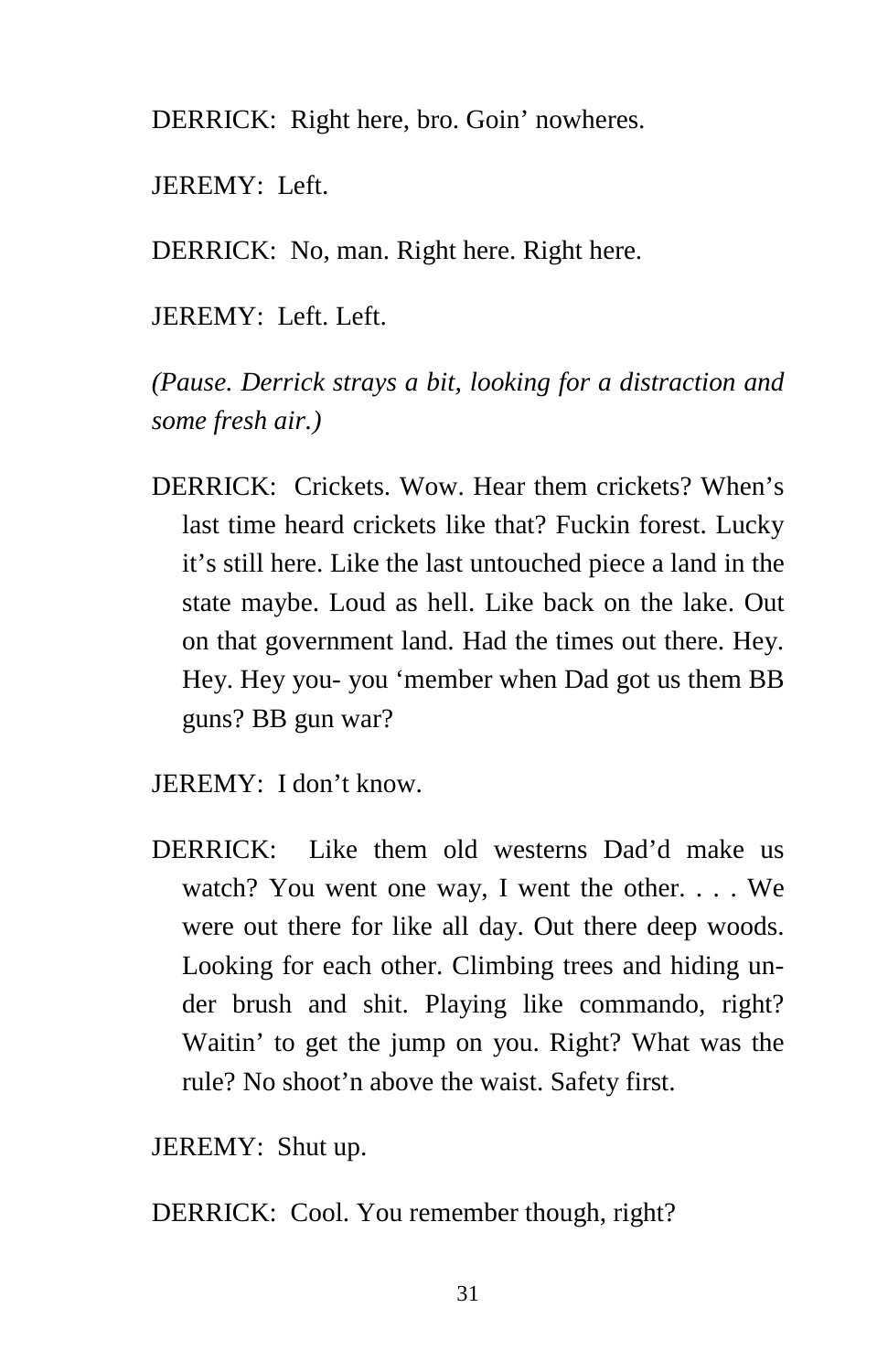- JEREMY: I was in the house.
- DERRICK: Hmm? . . . Wha?
- JEREMY: Please shut up.
- DERRICK: Naw, 'member, I found you by the lake. You were taking a leak. I got the drop on you.
- JEREMY: I was watchin TV.
- DERRICK: What?
- JEREMY: People's Court. On all day.
- DERRICK: What? Then how'd I find you by the lake?
- JEREMY: Dad sent me out to find you. Thought you got lost.
- DERRICK: You were not inside all day. I was humping the goddamn jungle like a freakin' lunatic. Shut up.
- JEREMY: 'Ever, man.
- DERRICK: What the fuck ever, man. I got the drop on you. Caught you with your pants down, literally. You're all trying to reach for your rifle. I'm all like "Don't move!!" Intense man. How do you not remember this? Probly still got the scar.
- JEREMY: You missed.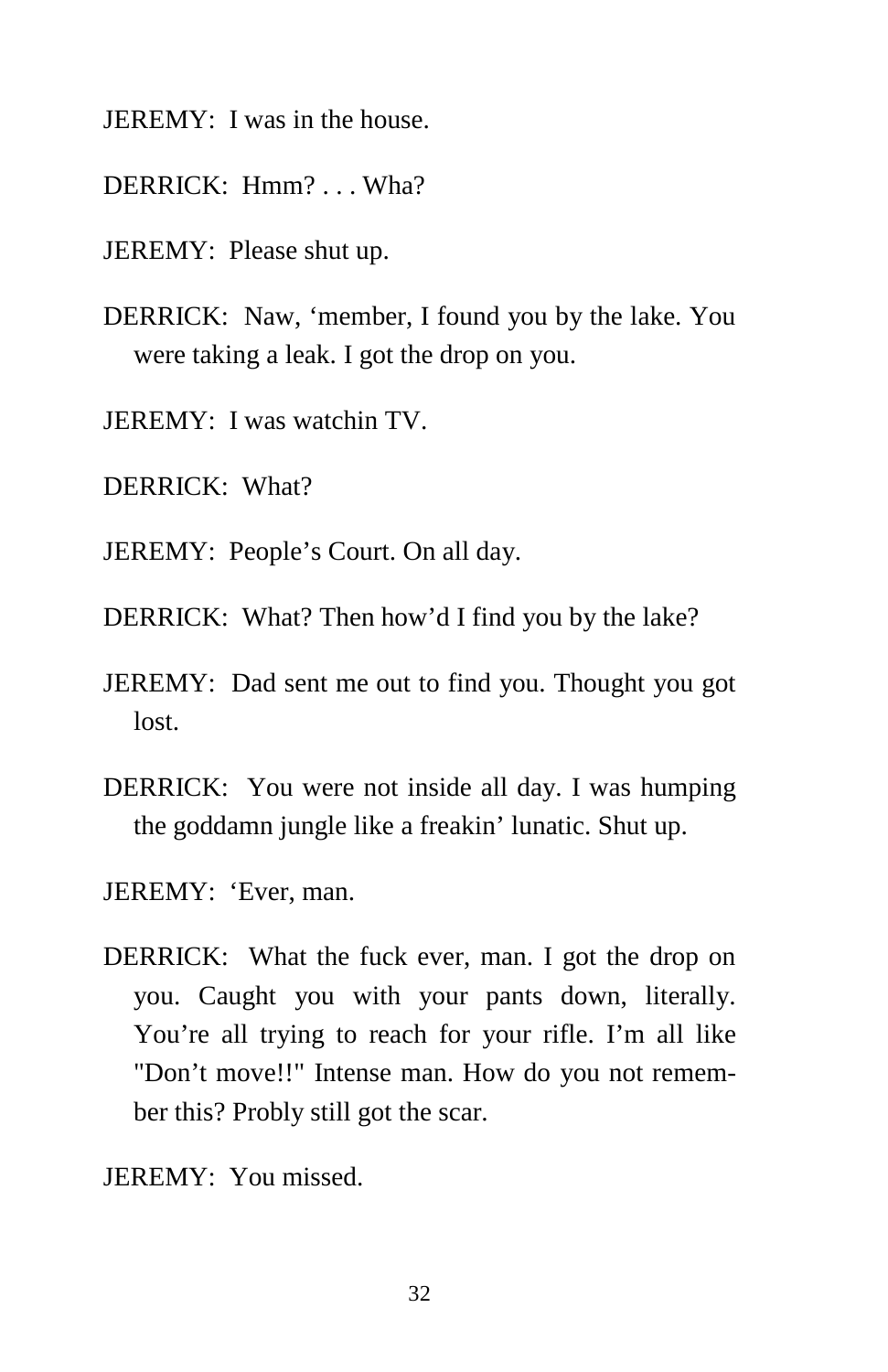#### DERRICK: Fuck what?

- JEREMY: You missed.
- DERRICK: Are we fucking ten? I hit you in the ass, dude. The right ass cheek. You were crying.
- JEREMY: Fuck you.
- DERRICK: And that's what you said— right before I shot you. Shit, think that was the first time I ever heard you cuss.
- JEREMY: You missed.
- DERRICK: I did / not miss.
- JEREMY: Missed. *(noticing)* I stink.
- DERRICK: Say I did miss. Right? Why'd you fall on the ground and fall down makin' just a big ol' fuss and / and start to crying and screamin' all…
- JEREMY: I was- I was-
- DERRICK: "My butt, My butt!"
- JEREMY: Was acting.
- DERRICK: Yeah. You acted pretty F'n good then.
- JEREMY: *(Smelling himself)* S'that me? Smells like- Oh man.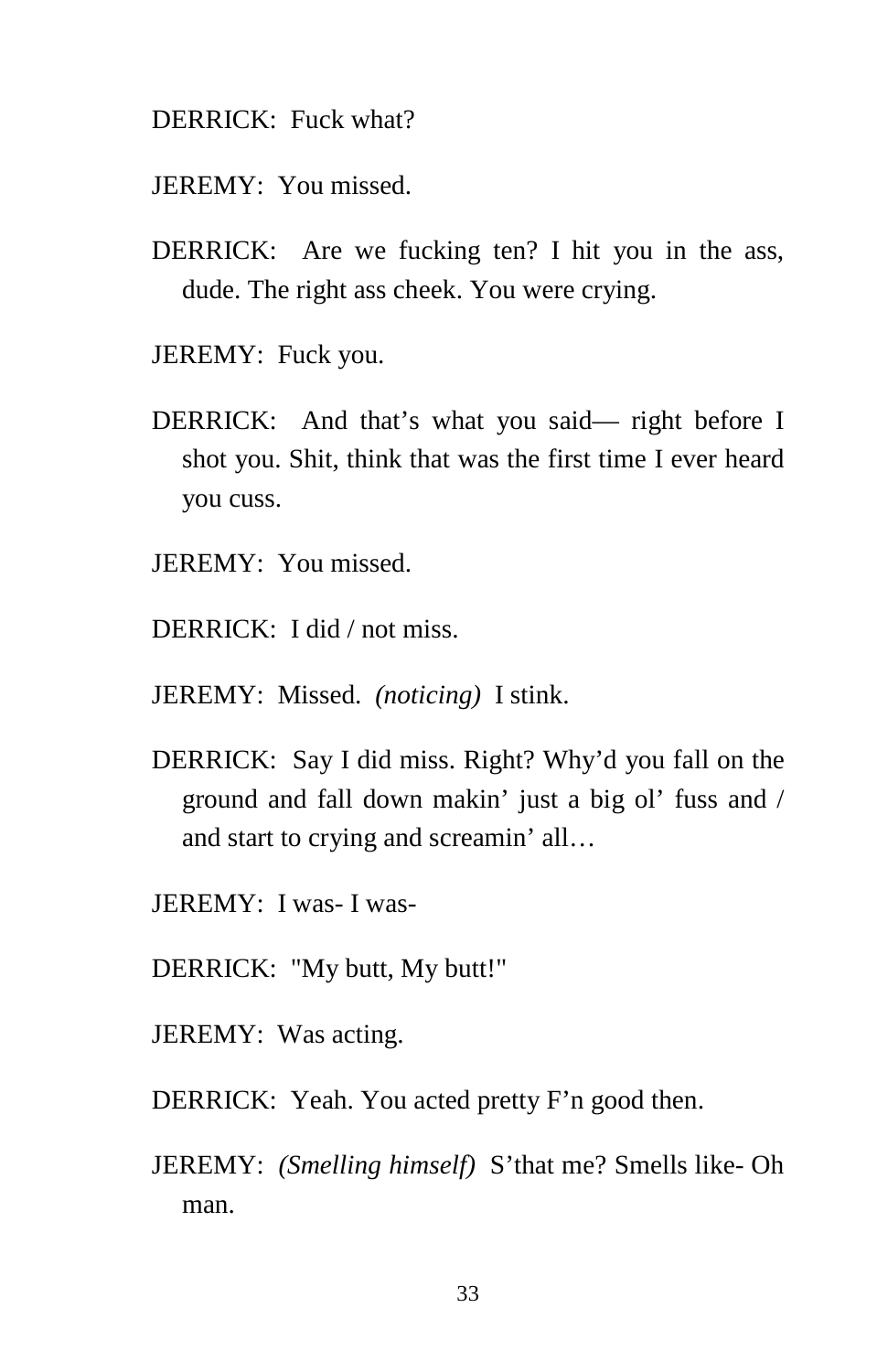*(Jeremy starts to get up but stumbles. Derrick catches him.)* 

DERRICK: I got you, man.

- JEREMY: Didn't want Dad to know. And you begged me not to tell on you.
- DERRICK: He'd a messed me up. And you. 'Member I had to be like—You made me be your slave for like a month after that so you…

JEREMY: Wouldn't tell dad.

DERRICK: That I'd shot you.

*(Jeremy pantomimes shooting Derrick. It occurs to Derrick that he's been had.)* 

DERRICK: Ass-hole.

JEREMY: Acting!

DERRICK: Get back in the van.

JEREMY: Nuh-uh. Air.

DERRICK: We're get'n going. Get in.

JEREMY: You my big brother now? Yer not my boss.

DERRICK: I sure as hell am. I'm responsible for you. Come on, man. S'get a move on. We'll get to a nice spot couple hours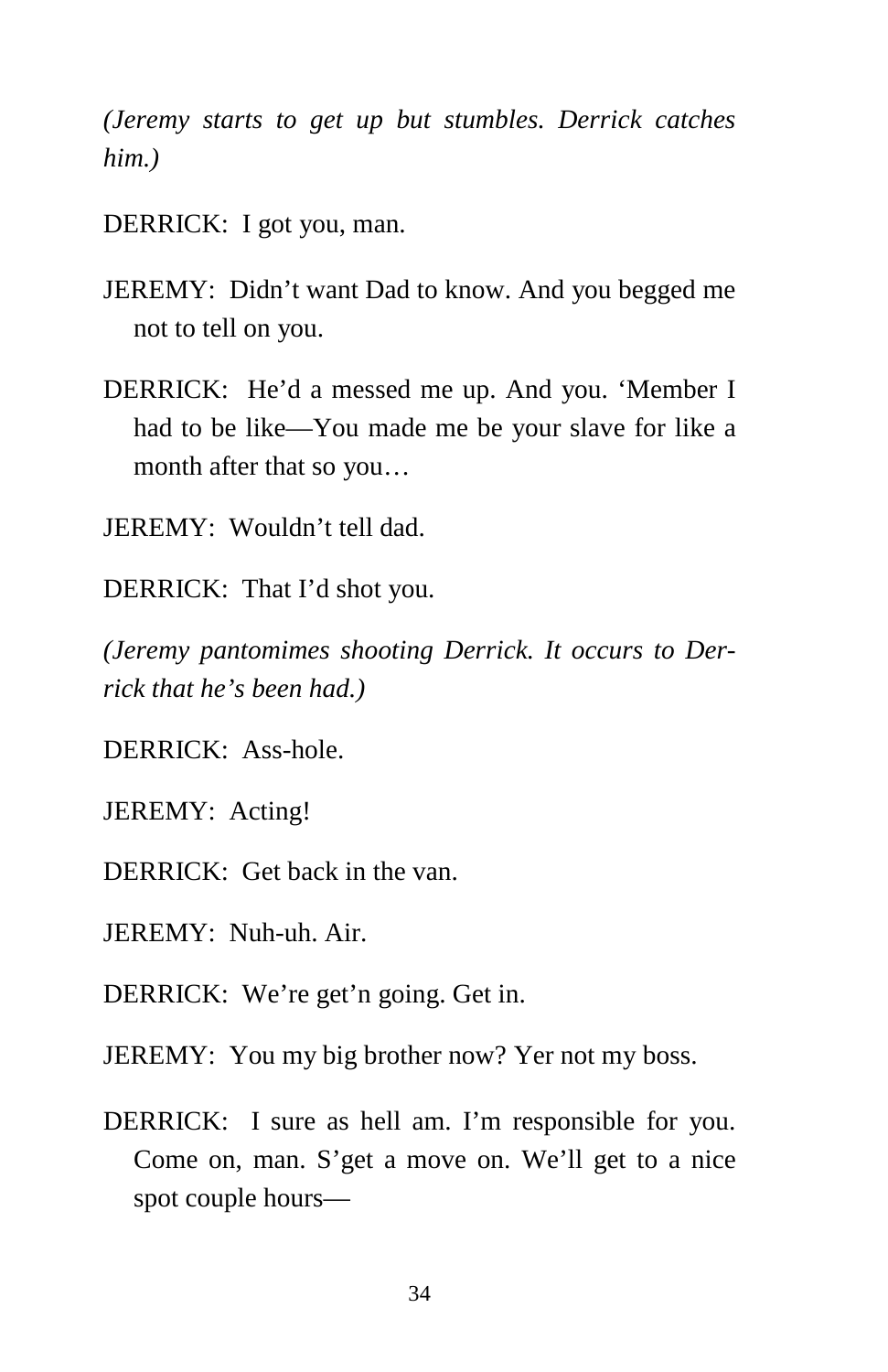JEREMY: No.

- DERRICK: Have lunch a nice sit-down.
- JEREMY: Can't eat.
- DERRICK: Feel better when we get going.
- JEREMY: Van makes it sick.
- DERRICK: Everything makes you sick.
- JEREMY: I'm fucking dying! I'm fucking sick!
- DERRICK: You're not dying. You wish you were but ya aint.
- JEREMY: Don't touch me. Don't-don'-don'-don touch me!
- DERRICK: Come on.
- JEREMY: Help!! Kidnap. I'm being kidnapped!
- DERRICK: You're already kidnapped! Your three days fucking kidnapped. Little— Way late be screamin' for help, bro.
- JEREMY: I will stab you in your left eye. Come'ere! Come'ere! *(out of breath)* Fuck. Just- just come here. Why won't you come here? Why won't you just leave me alone?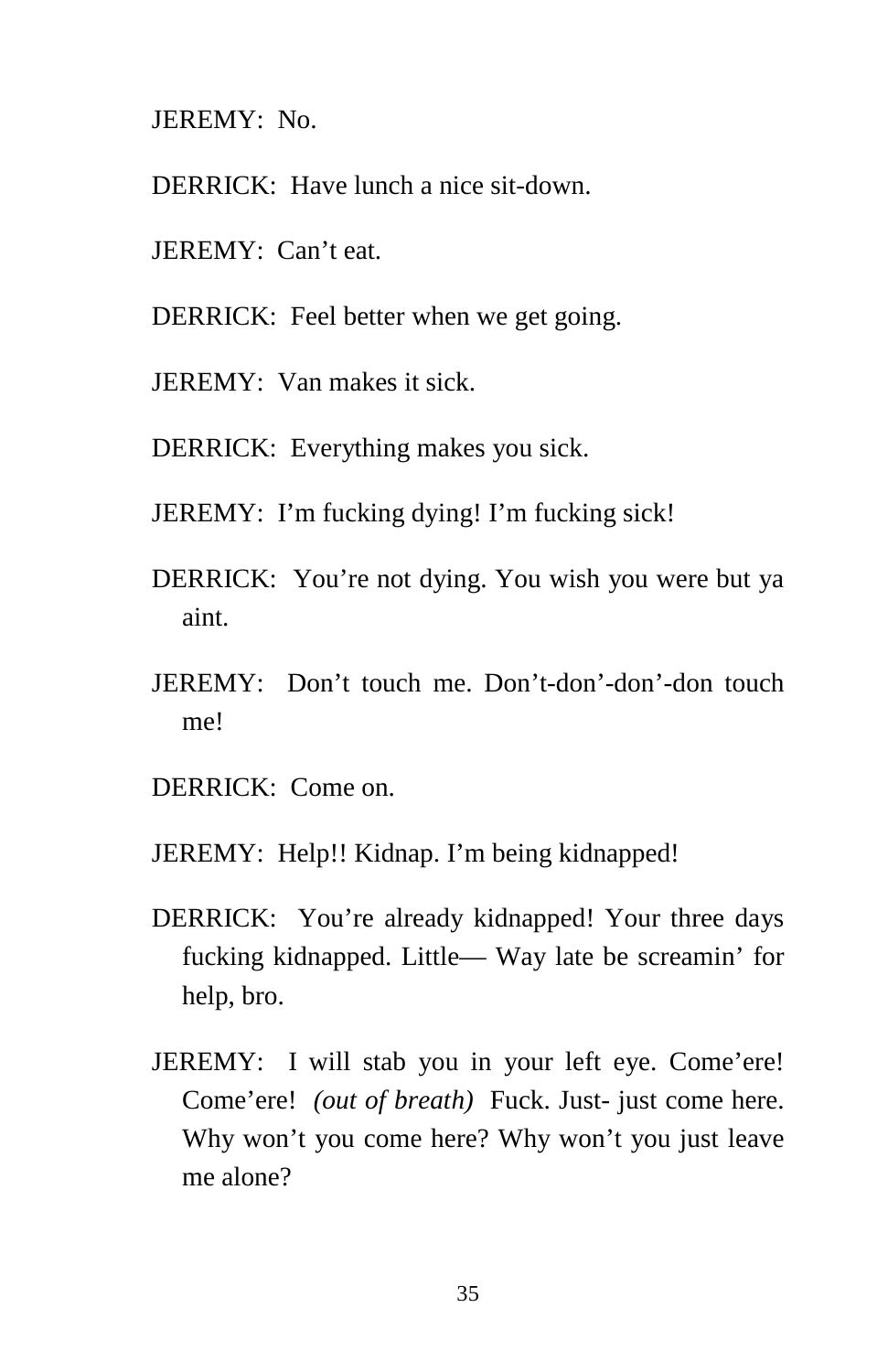DERRICK: Know why.

JEREMY: Lemme be. S'not your problem.

DERRICK: Is my problem.

JEREMY: My problem. My life.

DERRICK: Your death.

JEREMY: Then let it be.... Why?

DERRICK: *(Sudden outburst)* Cause you're my brother! I don't just let you kill yourself. I don't just watch you waste your fucking life so I can think about you dead on your couch for the rest of my life saying. . . . "Fuck!! I should a done something!!" . . . You thinkyou think? You don't fucking think. All you think about's yourself. You're fucking stuck! Stuck & tied up to this idea that you were shit on so bad you can't get that you can't get clean- and you want punish everybody around you by punishing yourself. To fucking death. Well hoorah, Jeremy. It worked, and we are sorry, man. We feel bad. Now we just want to get you better. Fix the mistakes.

JEREMY: You can't.

DERRICK: Get you back. So fuck you. I'm here to help. You're here because you got your way. Signed up for it. Lined up for it. You chose that. You chose that and you chose this.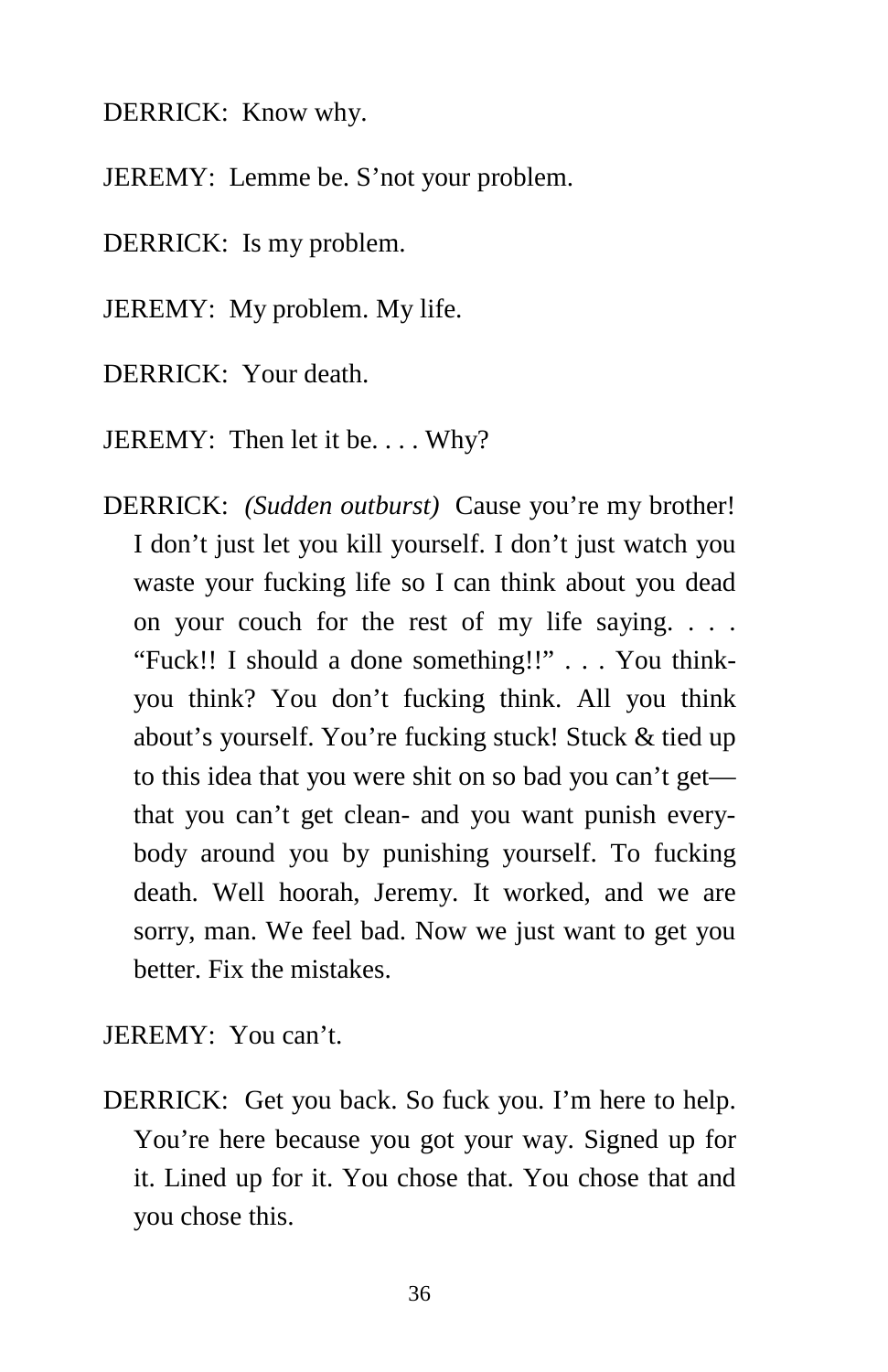#### JEREMY: I didn't know.

- DERRICK: You knew! Gimme me that shit?! We all knew! . . . Centuries they warned us, and you are not a stupid man. And if Homer, and Hemingway, and fucking who—fucking Ken Burns weren't enough… there was me. *(A beat.)* And here's me- *(to himself)* making no goddamn sense at all. Couple days, everything's clear. Everything's better a couple days. We'll get somewhere. We'll get somewhere and get clear, and then when things are clear— when things are clear we'll go home.
- JEREMY: Things don't get clear.
- DERRICK: Things don't get clear you don't go home.
- JEREMY: Take me home.
- DERRICK: Get in the van.
- JEREMY: Need air.
- DERRICK: I'll op' the windows. Get in the van.
- JEREMY: Windy. . . . Please, Der. Please. Call mom. Or call Leon. Get me just a little and this'll be easy. You know. Go easy. I get in the van. You be the hero.
- DERRICK: That's not what this is about me bein' the—
- JEREMY: You're the hero.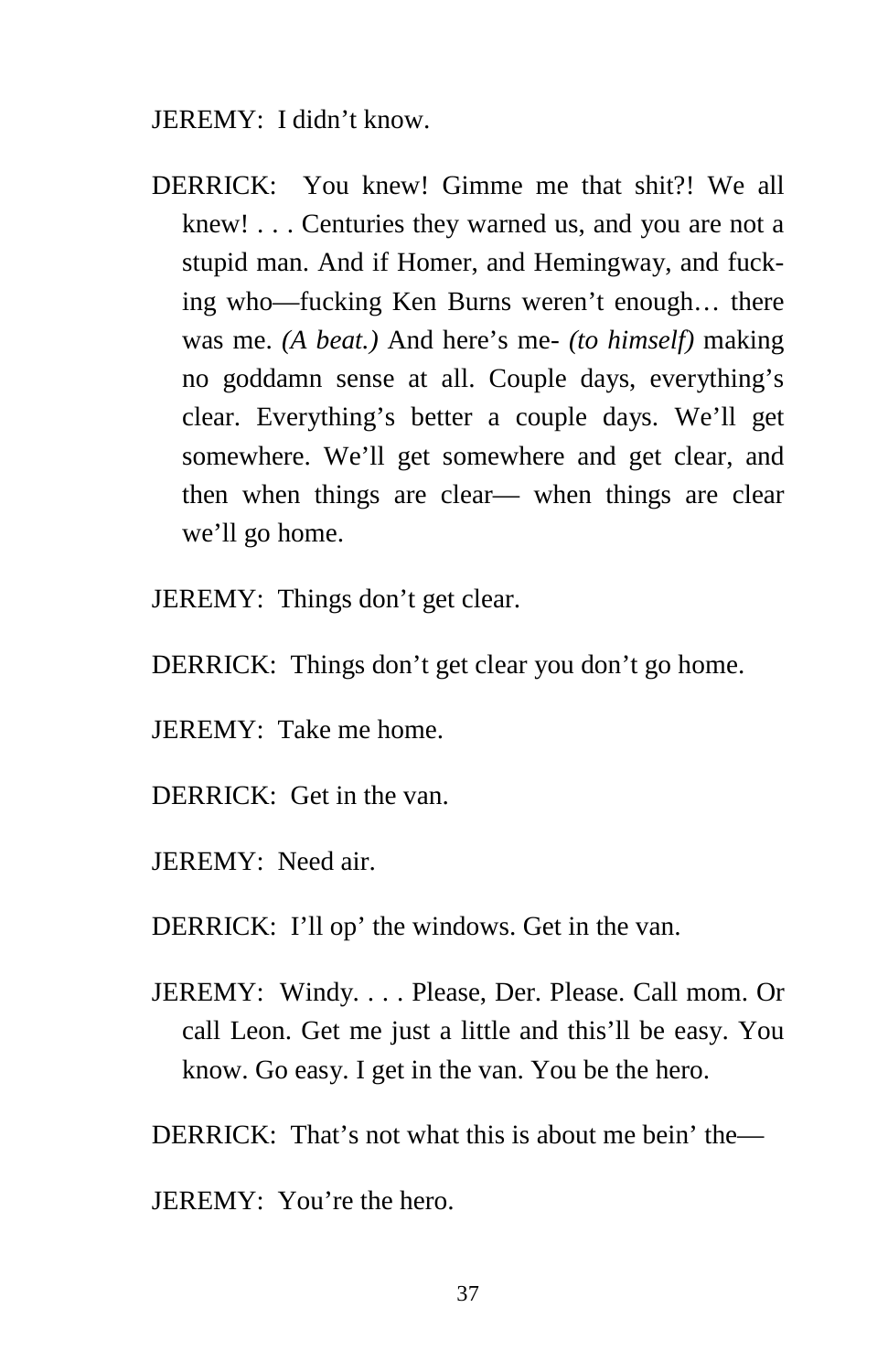DERRICK: Just get in.

JEREMY: Where we going?

*(A beat.)* 

DERRICK: Jeremy?

JEREMY: No.

*(Jeremy tries to run away. Derrick grabs him. They scuffle.)* 

JEREMY: Air! Air! . . . Air!

*(Derrick easily gets his weakened brother back in the van. He slams the door.* 

*Lights change.)*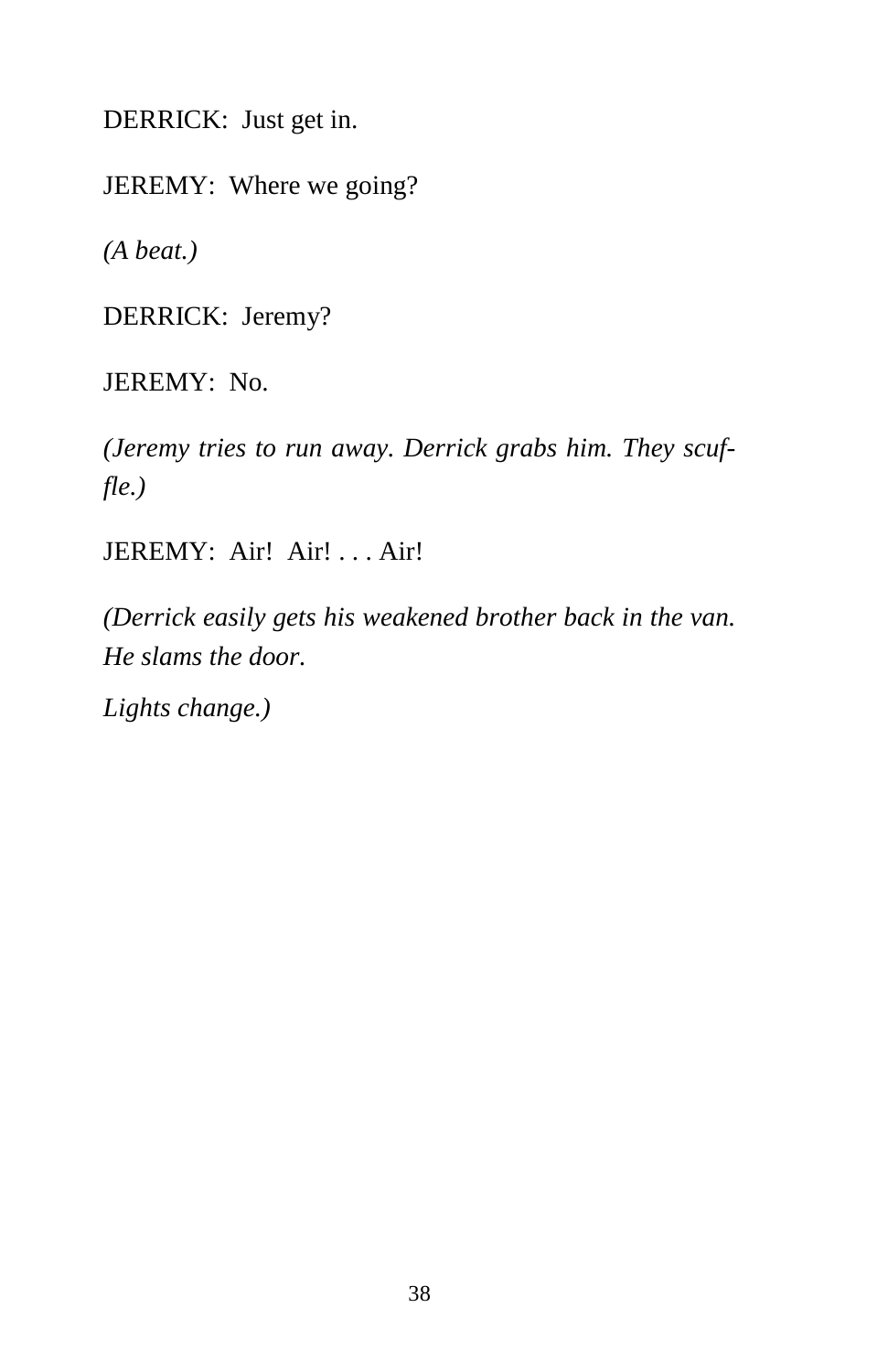#### *"ROTTEN"*

*(Lights up on the living room.* 

*Christy is on the couch. Jeremy is in the bathroom Off-Stage. Christy has been chanting this mantra for some time now. She was speaking as the lights came up, or even before.)* 

- CHRISTY: …Rotten. Rotten. Rotten. Rotten. Rotten inside. Rotten outside. Rotten. It's all rotten. It's me though it's me I'm rotten. Rotten. Rotten. Rotten. Rotten. Rotten inside. Rotten outside. Rotten.
- JEREMY: *(From off)* Stop it!
- CHRISTY: It's all rotten. It's me though it must be cuz.

JEREMY: *(From off)* Stop it or get the fuck out!

*(The cellphone on the table vibrates. She answers the phone.)* 

- CHRISTY: Just an idiot is all. I mean. It's an idiot who— Hello.
- JEREMY: *(From off)* Your not a idiot already! Gimme a minute in here, right?

*(Christy, distracted by Jeremy, forgets about the phone. She drops it or lays it aside, but without hanging up.)* 

CHRISTY: S'possible. Suppose that's possible. That it's rotten like that. Idiot. . . . Such, such an idiot.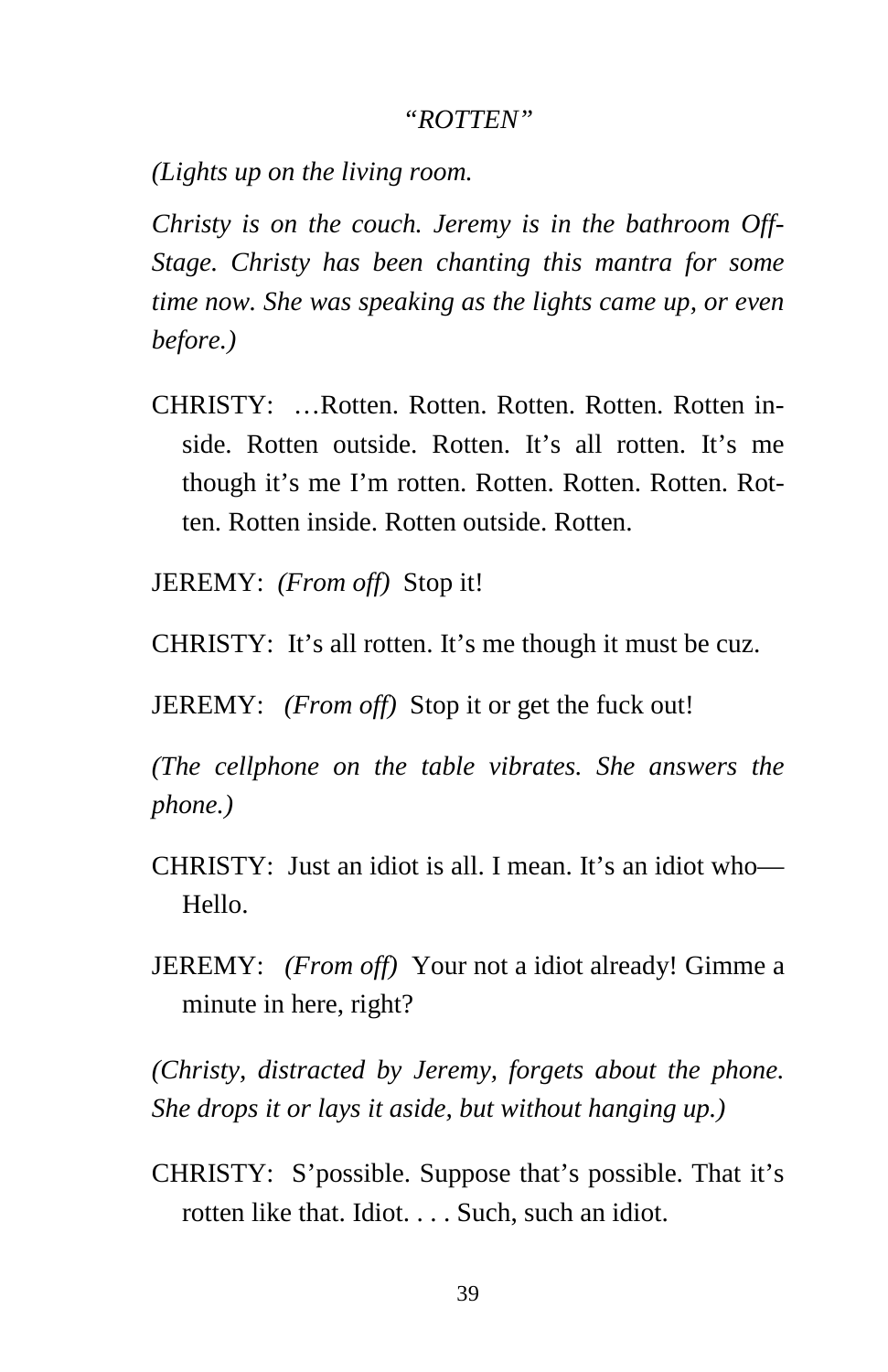JEREMY: *(From off)* Shut!! I love you fucking shut-up!

- CHRISTY: *(Inhaling deeply through her nose as if waking up from a blackout)* What am I doing?
- JEREMY: *(Off stage)* Chris! Killing this for me. Drink or come in here or shut the fuck up or get the fuck out.
- CHRISTY: *(To herself)* Wait. Wait-what's— Who is this? This' not me, right? Cuz why would I— No. What am I— Jeremy? Why do I love you? . . . Jeremy? . . . Do I love you?

*(After a long pause. Jeremy storms in from the bathroom. He has a rubber tube wrapped around his arm and holds a small syringe between his teeth. He grabs Christy by the wrist and tries to force her out of the room- out the front door. They struggle. She escapes his grasp, scuttling across the floor and ducking behind a chair.* 

*Jeremy plops down on the couch. He wastes no time in giving himself his shot. Then he stretches out and nods. The room gets very quiet, Christy crawls to his side. She takes his hand in hers and lays his palm upon her head. She dries her tears with his finger and pets her hair with his limp, unresponsive hand.)* 

CHRISTY: Awe sweetie. Oh sweetie. You need me so bad. You would die. You would die, baby, you would die. Couldn't breathe without me. Couldn't see. Oh, baby. You know what it is. It's all the things that hold it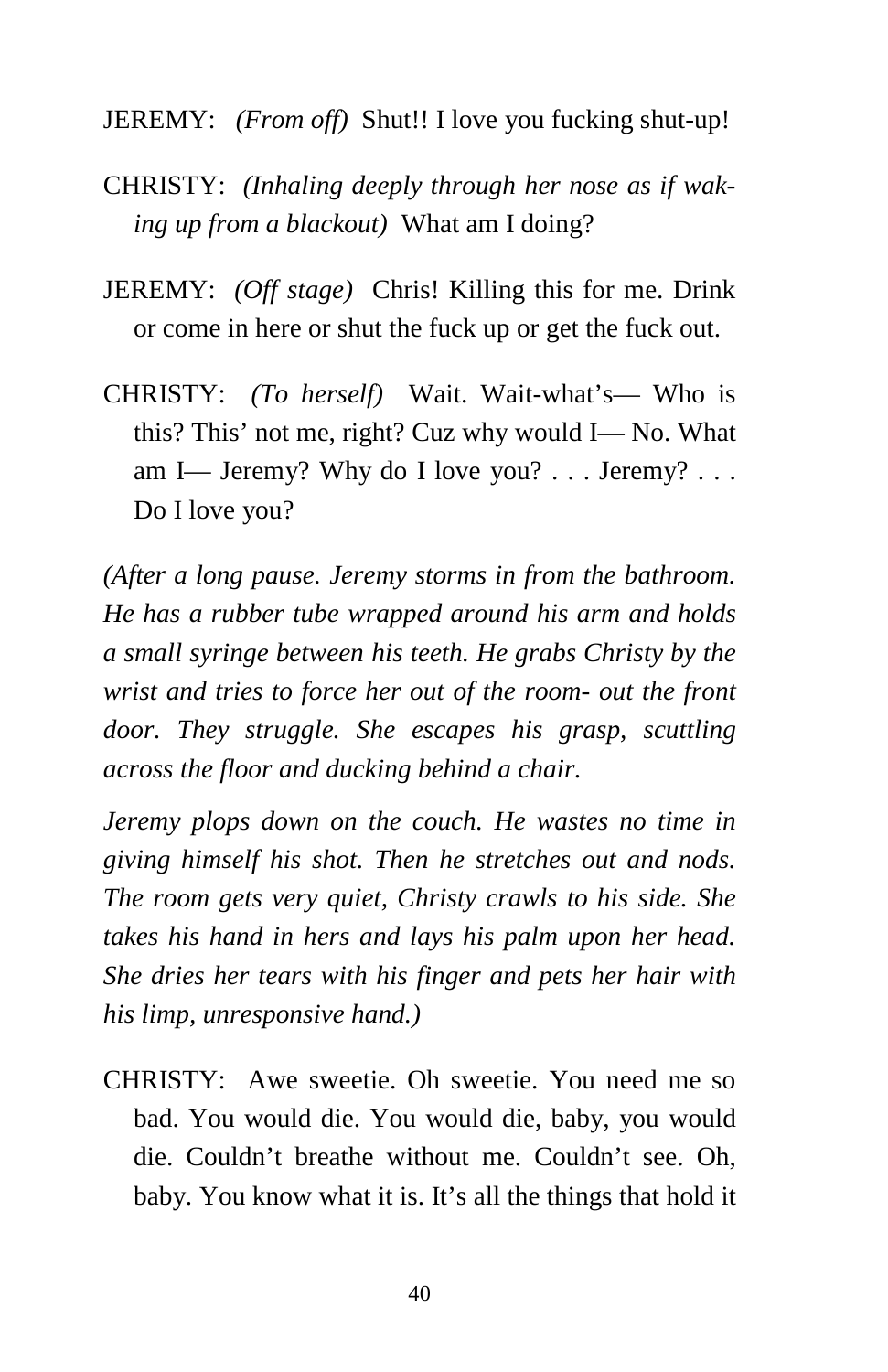all together coming loose. It's all the little pieces falling off and melting down. It's every thing they ever said now turning black and fading out, and you can see that. I know you can see that. Taste and smell and see it all it's rotting out. Give'n way. It's rotten in and out, baby. It's rotten. Rotten.

*(She picks up the cell phone, looks briefly at the screen. She flips it closed or hangs up the call. Then to Jeremy)* 

CHRISTY: You left a little bit, right? You left a little bit. For me. You left a little bit.

*(She crawls into the bathroom like a sick cat.* 

*The lights change.)*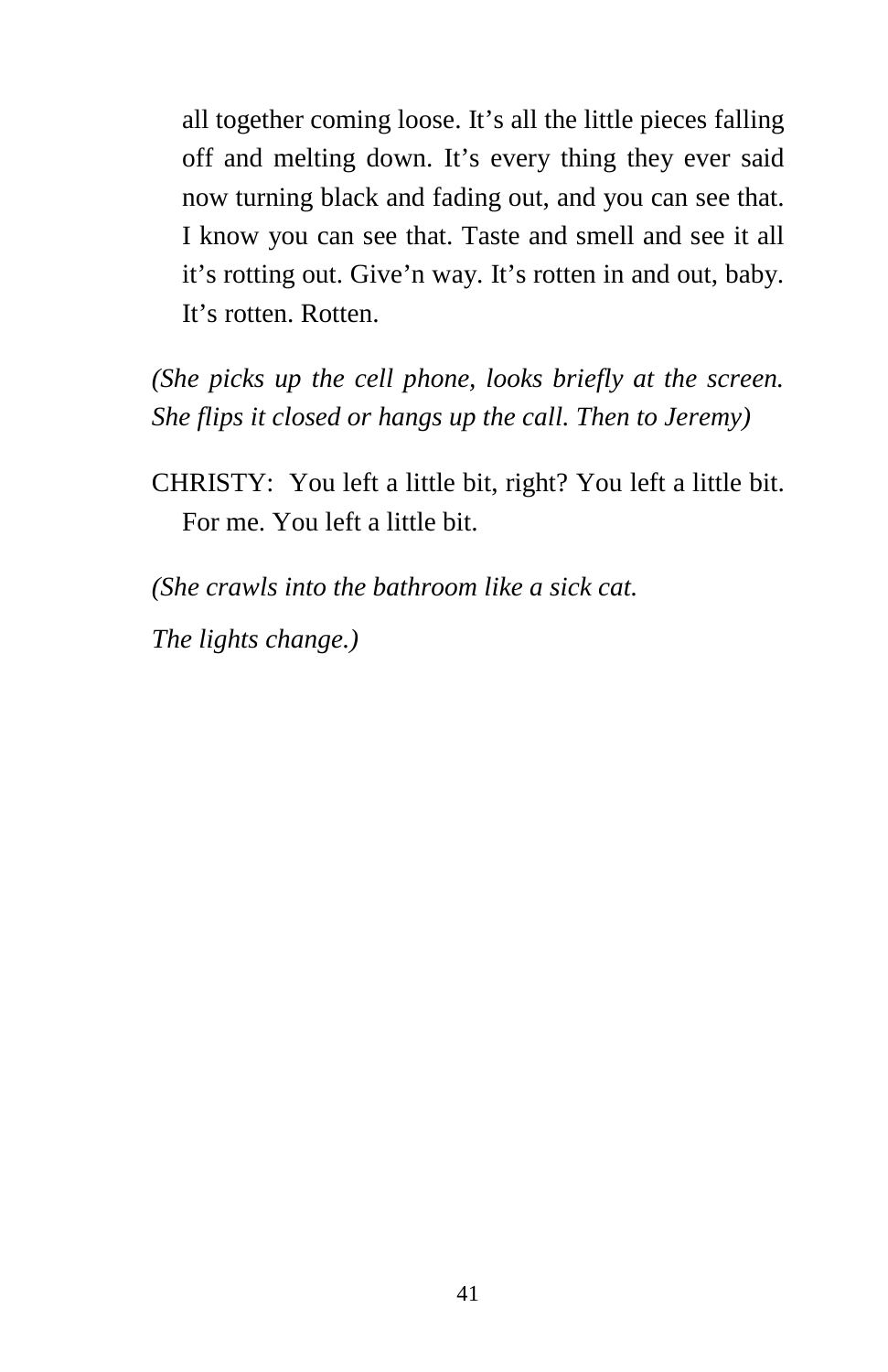#### *"4 0 7"*

*(In the darkness…)* 

DERRICK: I brought some weed. I have some weed. . . . You wanna smoke? . . . Mind if I do?

*(A flame sparks in the darkness, then the lights come up in the van. Nighttime. Derrick is driving, puffing on a onehitter. Jeremy is in the back, unseen.)* 

DERRICK: Forgot. You don't puff the herb. Don't rock de gange. Nope. Nopers. Just. You like, uh, yeah. We know what you like, don't we. I like it. I like it cause- I like it. Wish you liked it. Cause I got some. . . . *(cell phone rings)* Shit on me. *(re: the caller I.D.)* Who's callin me from a 407? 407, that's- what is that? Savanna? Orlando? Well holy-freakin-moly. Am I gonna talk to you right now? 407, are you Christy? Are you Christy right now? *(ringing)* Hell are you doin callin me? *(phone stops ringing)* Well wait-wait-wait-waitwait aww- hell. *(to the phone)* Aughta put you on vibrate, you. Disturbin' the peace up in here. My sanctity. *(puts phone on dashboard)* My van. This is our sanctity! This is our base. *(like a robot)* "All your base are belong to us." This like our fort. No girls allowed! We are in- this is our safe haven from the wicked winds of the world, man! From all that… bad stuff. From… Rude though, not even leave a message. . . . Sheesh. Christy. *(pause)* Well you not gonna call back then?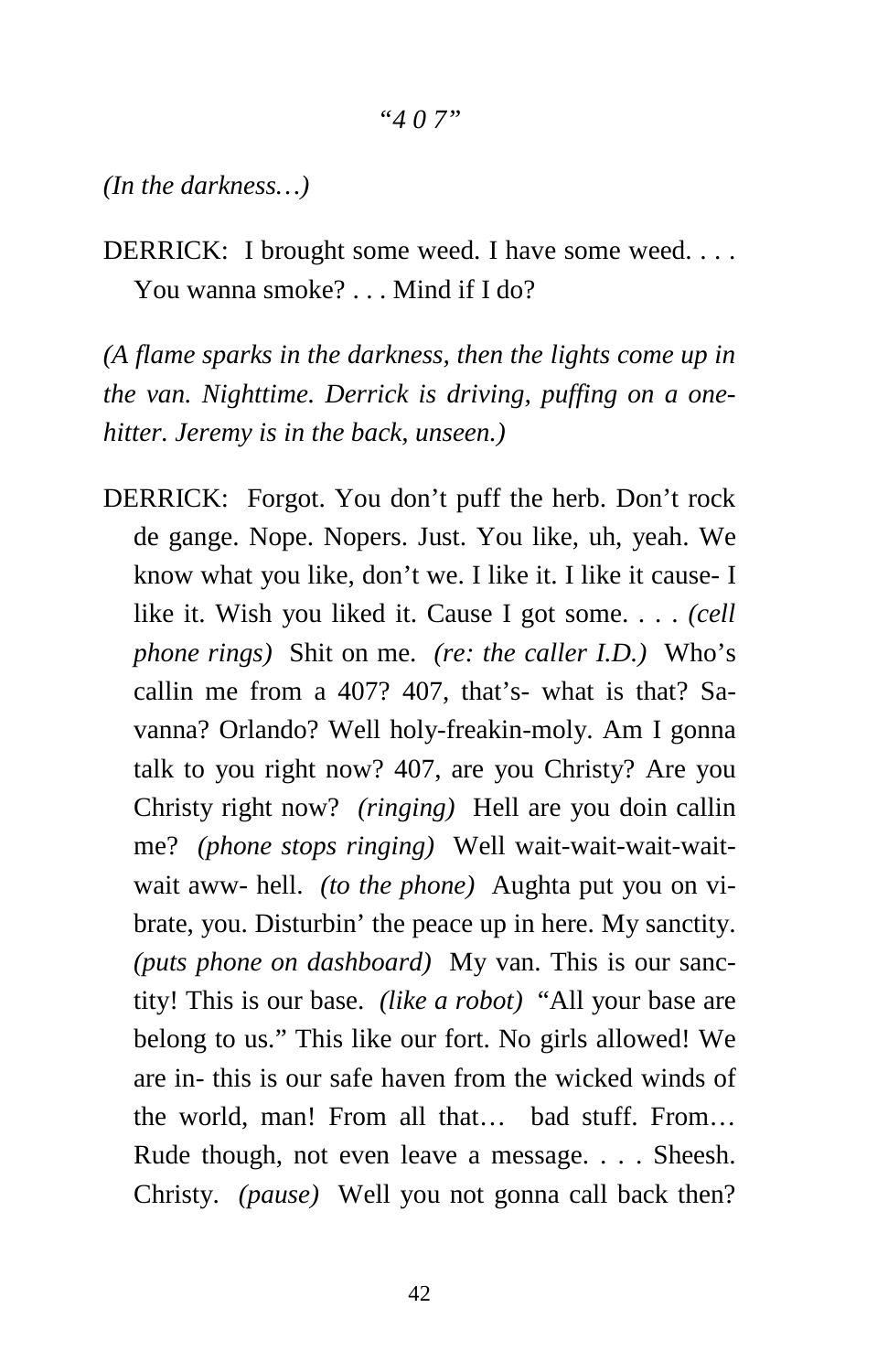Are you OK? Dig this dig this– I'm not your fairy godmother. I got no magic wand make you what you wanna be. You wanna be a good girl- be good. . . . Word for you, Christy? Word for you? Fragile. Fragile. Matter how big and bad you wanna be in them steel-toe boots, girl- Goin' off to prom in that white dress in them black combat boots. Like  $a-$  like  $a-$ ... a lily in a cast iron vase. What you are. Same as Jeremy. Yep. And that's why ya'll were so close. Yeah. Flowers in vases though- they got no roots do they? Yeah, and ya'll just- just keep changin' the water like thatchangin' the water in your heavy-ass vases- wondering why you were wilting. Why are we wilting? Well, I won't. Won't keep you and water you, and wonder why you're dying. Go on down Orlando. Try and put roots down down there. No soil down there, babe. Sand and swamp down there. Nothing but cut flowers down there. All everybody tryin' to plant their flowers in the sand. Walt Dismal World: compost heap of the rootless and wilting. . . . Guess I aughta told you that I guess. Shit. Guess I still could. *(A beat.)* But that's my thing I guess. I won't. God damn me.

JEREMY: Derrick!

DERRICK: I'm sorry. I'll shut—

JEREMY: Derrick? Who's here? Are you here?!

DERRICK: Right here. You're Ok.